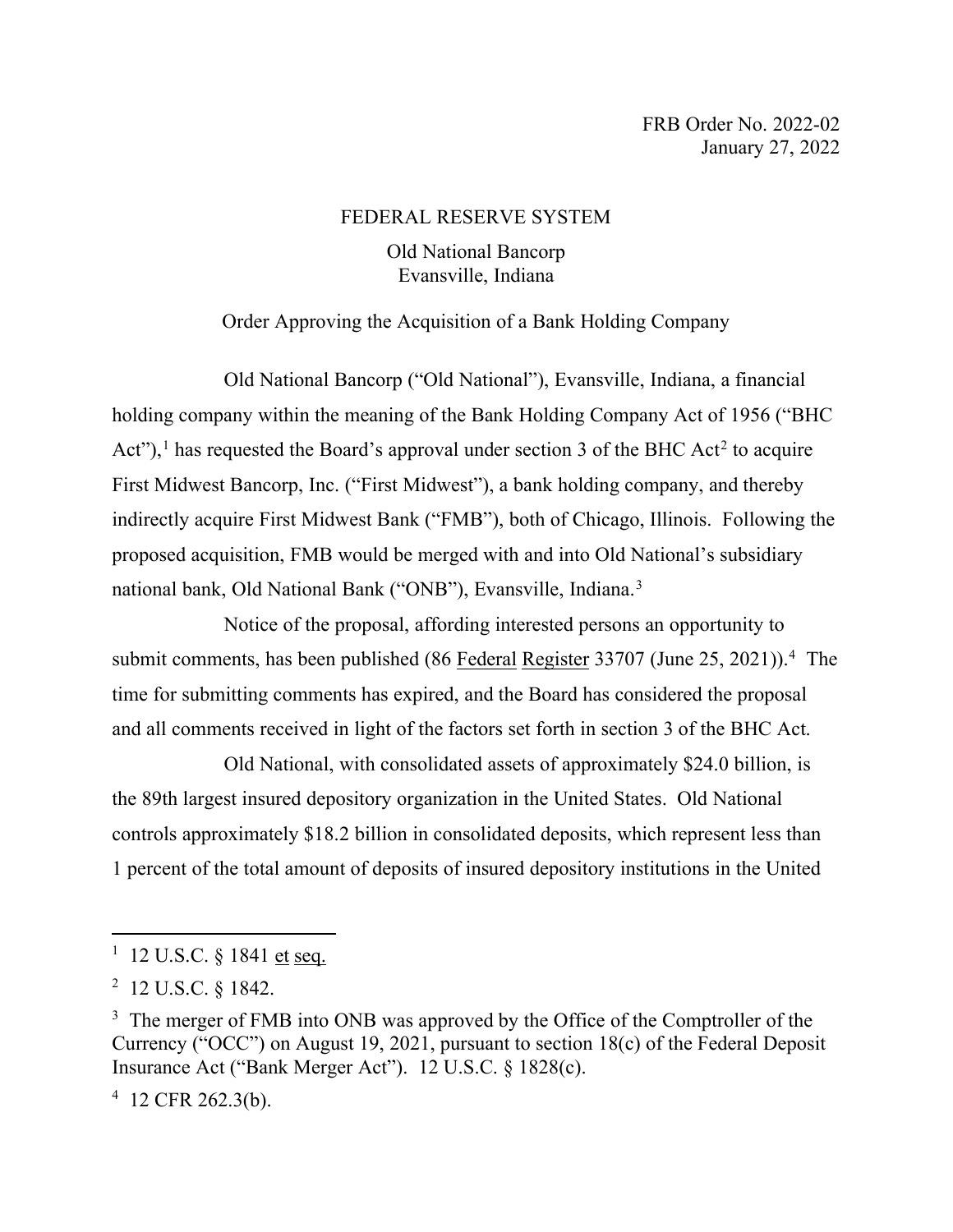States.<sup>[5](#page-1-0)</sup> Old National controls ONB, which operates branches in Illinois, Indiana, Kentucky, Michigan, Minnesota, and Wisconsin. ONB has total assets of \$23.9 billion.<sup>[6](#page-1-1)</sup> ONB is the 223rd largest insured depository institution in Illinois, controlling deposits of approximately \$196 million, which represent less than 1 percent of the total deposits of insured depository institutions in that state. ONB is the 5th largest insured depository institution in Indiana, controlling deposits of approximately \$9.4 billion, which represent approximately 5 percent of the total deposits of insured depository institutions in that state. ONB is the 15th largest insured depository institution in Wisconsin, controlling deposits of approximately \$1.5 billion, which represent less than 1 percent of the total deposits of insured depository institutions in that state.<sup>[7](#page-1-2)</sup>

First Midwest, with consolidated assets of approximately \$21.8 billion, is the 93rd largest insured depository organization in the United States. First Midwest controls approximately \$17.2 billion in consolidated deposits, which represent less than 1 percent of the total amount of deposits of insured depository institutions in the United States. First Midwest controls FMB, which operates in Illinois, Indiana, Iowa, and Wisconsin. FMB is the 10th largest insured depository institution in Illinois, controlling deposits of approximately \$14.8 billion, which represent approximately 2 percent of the total deposits of insured depository institutions in that state. FMB is the 25th largest insured depository institution in Indiana, controlling deposits of approximately \$1.3 billion, which represent less than 1 percent of the total deposits of insured depository institutions in that state. FMB is the 21st largest insured depository institution in Wisconsin, controlling deposits of approximately \$1.2 billion, which represent less than 1 percent of the total deposits of insured depository institutions in that state.

<span id="page-1-0"></span><sup>&</sup>lt;sup>5</sup> Consolidated asset and national deposit, ranking, and market share data are as of September 30, 2021.

<span id="page-1-1"></span><sup>&</sup>lt;sup>6</sup> Total assets are as of September 30, 2021.

<span id="page-1-2"></span><sup>&</sup>lt;sup>7</sup> State deposit ranking and deposit data are as of June 30, 2021.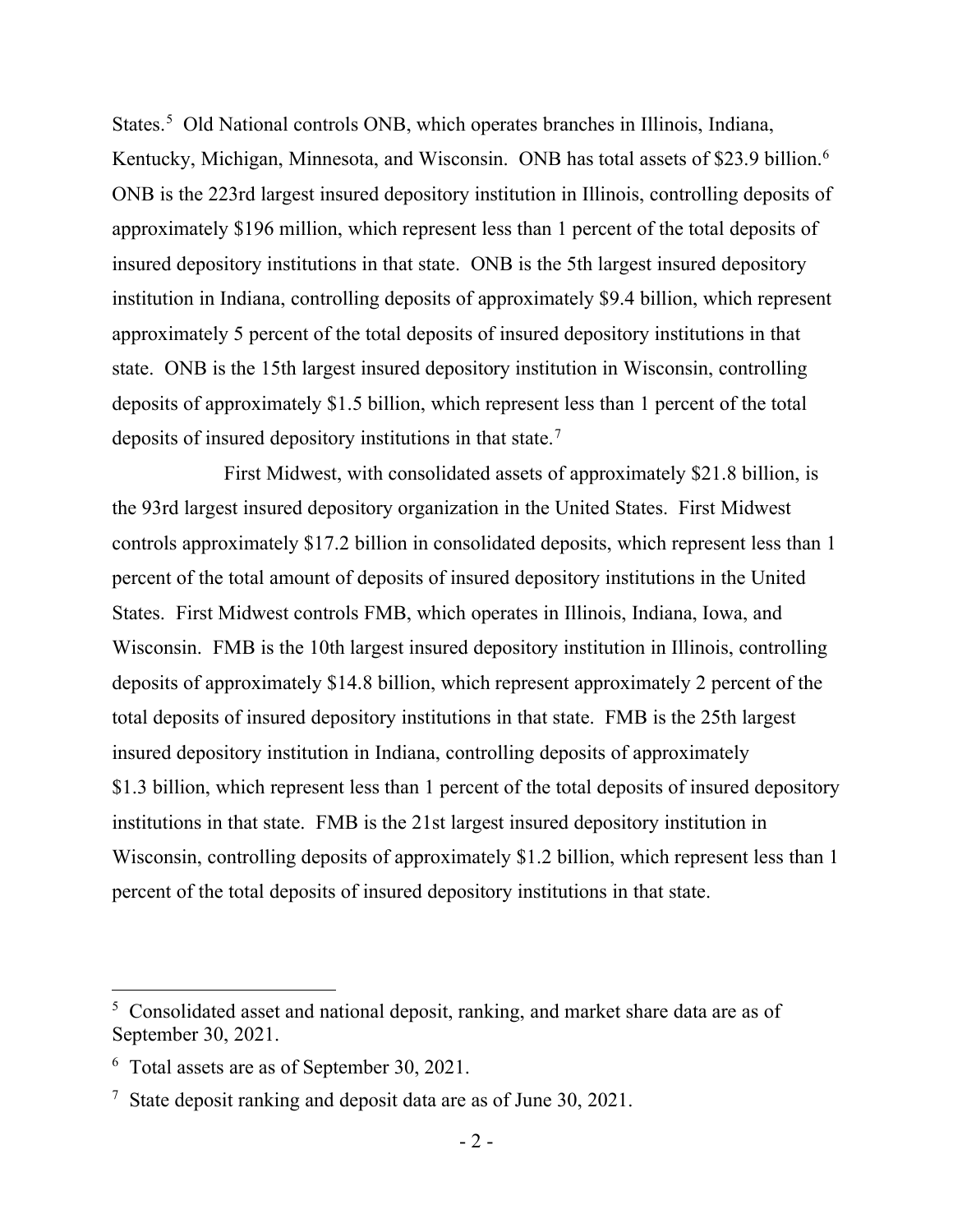On consummation of the proposal, Old National would become the 59th largest insured depository organization in the United States, with consolidated assets of approximately \$45.8 billion, which would represent less than 1 percent of the total assets of insured depository organizations in the United States. Old National would control total consolidated deposits of approximately \$35.4 billion, which would represent less than 1 percent of the total amount of deposits of insured depository institutions in the United States. In Illinois, ONB would become the 10th largest insured depository institution, controlling deposits of approximately \$15.0 billion, which would represent approximately 2 percent of the total deposits of insured depository institutions in that state. In Indiana, ONB would become the 4th largest insured depository institution, controlling deposits of approximately \$10.6 billion, which would represent approximately 6 percent of the total deposits of insured depository institutions in that state. In Wisconsin, ONB would become the 8th largest insured depository institution, controlling deposits of approximately \$2.7 billion, which would represent approximately 1 percent of the total deposits of insured depository institutions in that state.

#### *Interstate Analysis*

Section 3(d) of the BHC Act generally provides that, if certain conditions are met, the Board may approve an application by a bank holding company that is well capitalized and well managed to acquire control of a bank located in a state other than the home state of the bank holding company without regard to whether the transaction is prohibited under state law. $8$  The Board (1) may not approve an application that would permit an out-of-state bank holding company or bank to acquire a bank in a host state if the target bank has not been in existence for the lesser of the state statutory minimum

<span id="page-2-0"></span><sup>&</sup>lt;sup>8</sup> 12 U.S.C. § 1842(d)(1)(A). A bank holding company's home state is the state in which the total deposits of all banking subsidiaries of such company were the largest on July 1, 1966, or the date on which the company became a bank holding company, whichever is later. See 12 U.S.C.  $\S$  1841(o)(4)(C).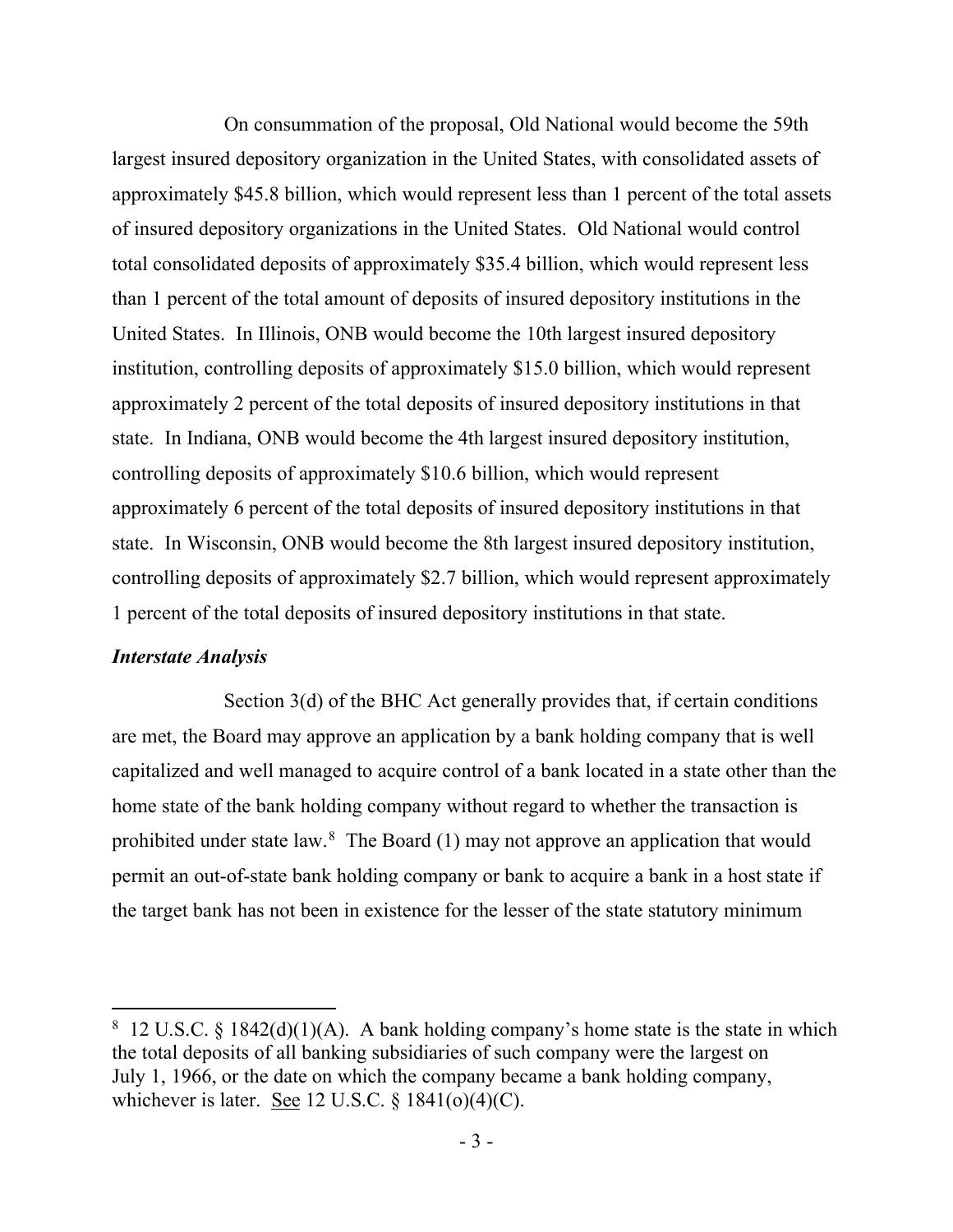period of time or five years;  $(2)$  must take into account the record of the applicant bank under the Community Reinvestment Act of 1977 ("CRA")<sup>[10](#page-3-1)</sup> and the applicant's record of compliance with applicable state community reinvestment laws;<sup>[11](#page-3-2)</sup> and (3) may not approve an interstate application if the bank holding company or resulting bank, upon consummation of the proposed transaction, would control more than 10 percent of the total deposits of insured depository institutions in the United States or, in certain circumstances, if the bank holding company or resulting bank, upon consummation, would control 30 percent or more of the total deposits of insured depository institutions in the target bank's home state or in any state in which the acquirer and target have overlapping banking operations.<sup>[12](#page-3-3)</sup>

For purposes of the BHC Act, the home state of Old National is Indiana. FMB is located in Illinois, Indiana, Iowa, and Wisconsin. Old National is well capitalized and well managed under applicable law. ONB has a "Satisfactory" rating under the CRA, and none of the jurisdictions in which Old National operates has a state community reinvestment law that applies to this proposal. Illinois has a minimum age requirement that applies to Old National's acquisition of FMB.<sup>13</sup> There are no minimum age requirements under the laws of Indiana, Iowa, or Wisconsin that apply to Old National's acquisition of FMB.<sup>[14](#page-3-5)</sup> FMB has been in existence for more than five years.

<span id="page-3-2"></span> $11$  12 U.S.C. § 1842(d)(3).

<span id="page-3-4"></span>13 205 Ill. Comp. Stat. § 5/21.2 (five years).

<span id="page-3-5"></span><sup>14</sup> See Ind. Code  $\S 28-2-17$ . Wisconsin has a statutory minimum age requirement, but it only applies to the acquisition of a bank that is organized under the laws of Wisconsin or

<span id="page-3-0"></span><sup>&</sup>lt;sup>9</sup> 12 U.S.C. § 1842(d)(1)(B).

<span id="page-3-1"></span><sup>10 12</sup> U.S.C. § 2901 et seq.

<span id="page-3-3"></span><sup>&</sup>lt;sup>12</sup> 12 U.S.C. § 1842(d)(2)(A) and (B). For purposes of section 3(d) of the BHC Act, the acquiring and target institutions have overlapping banking operations in any state in which any bank to be acquired is located and the acquiring bank holding company controls any insured depository institution or branch. The Board considers a bank to be located in any state in which the bank is chartered, headquartered, or operates a branch. See 12 U.S.C. § 1841(o)(4)-(7).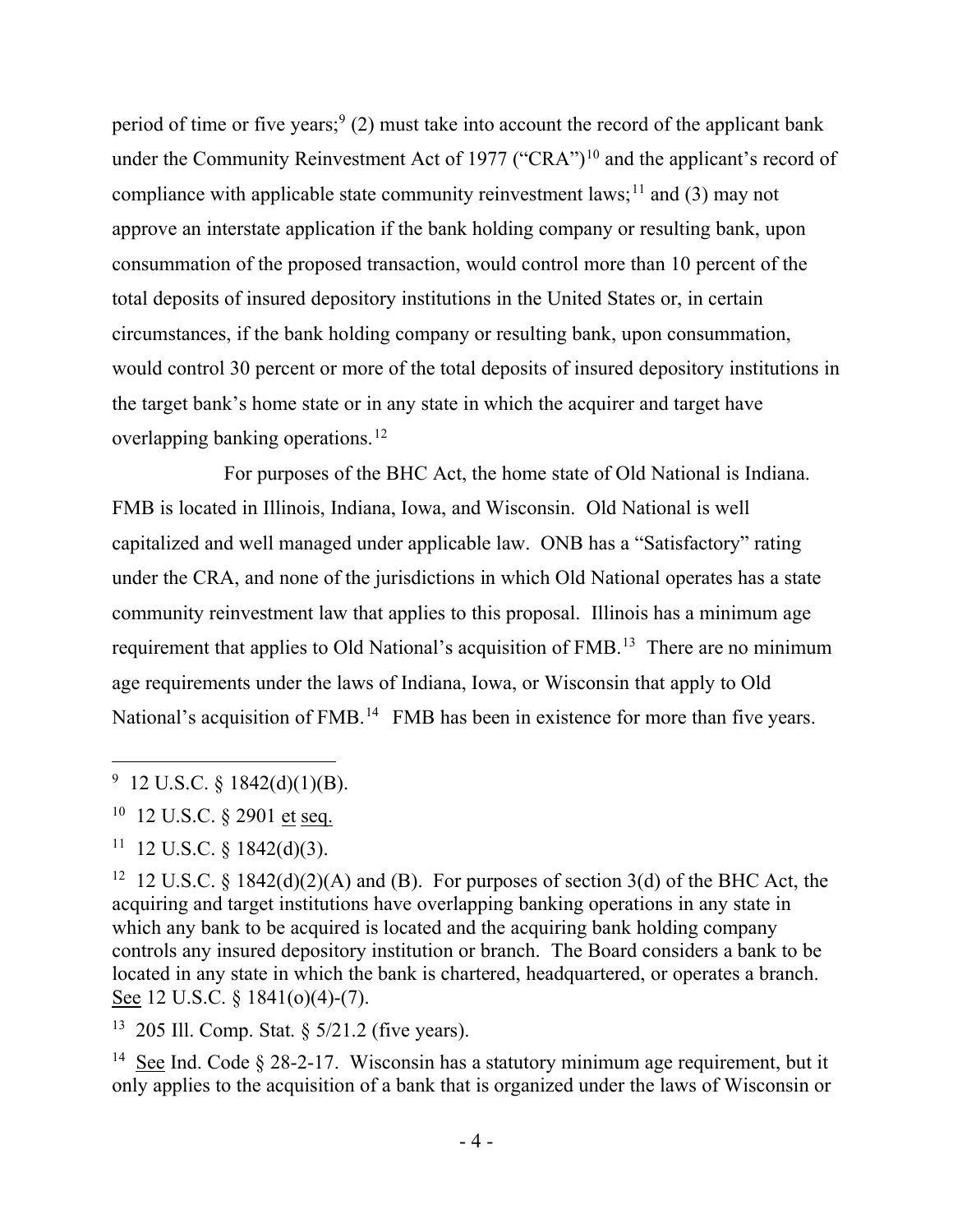On consummation of the proposed transaction, Old National would control less than 1 percent of the total amount of consolidated deposits in insured depository institutions in the United States. Of the states in which Old National and First Midwest have overlapping banking operations, Illinois and Wisconsin each impose a 30 percent limit on the total amount of in-state deposits that a single banking organization may control.[15](#page-4-0) The combined organization would control approximately 2 percent and 1 percent of the total amount of in-state deposits of insured depository institutions in Illinois and Wisconsin, respectively. Accordingly, in light of all the facts of record, the Board is not precluded from approving the proposal under section 3(d) of the BHC Act.

## *Competitive Considerations*

Section 3 of the BHC Act prohibits the Board from approving a proposal that would result in a monopoly or would be in furtherance of an attempt to monopolize the business of banking in any relevant market.<sup>16</sup> The BHC Act also prohibits the Board from approving a proposal that would substantially lessen competition or tend to create a monopoly in any banking market, unless the anticompetitive effects of the proposal are clearly outweighed in the public interest by the probable effect of the proposal in meeting the convenience and needs of the communities to be served.<sup>17</sup>

Old National and First Midwest have subsidiary banks that compete directly in the Milwaukee, Wisconsin ("Milwaukee"), and Danville, Illinois ("Danville"),

is organized under federal law and has its principal place of business in Wisconsin. See Wis. Stat. Ann. § 221.0901(8). Similarly, Iowa has a minimum age requirement that applies only to a bank with its principal place of business or main office in that state. See Iowa Code § 524.1805. These minimum age requirements are not applicable to the proposed transaction because FMB is a bank organized under the laws of Illinois and does not have its principal place of business or main office in Iowa.

<span id="page-4-0"></span><sup>15 205</sup> Ill. Comp. Stat. Ann. §§ 5/21.3, 10/3.09; Wis. Stat. Ann. § 221.0901(7). Indiana does not impose a limit on the total amount of in-state deposits that a single banking organization may control.

<span id="page-4-1"></span><sup>&</sup>lt;sup>16</sup> 12 U.S.C. § 1842(c)(1)(A).

<span id="page-4-2"></span> $17$  12 U.S.C. § 1842(c)(1)(B).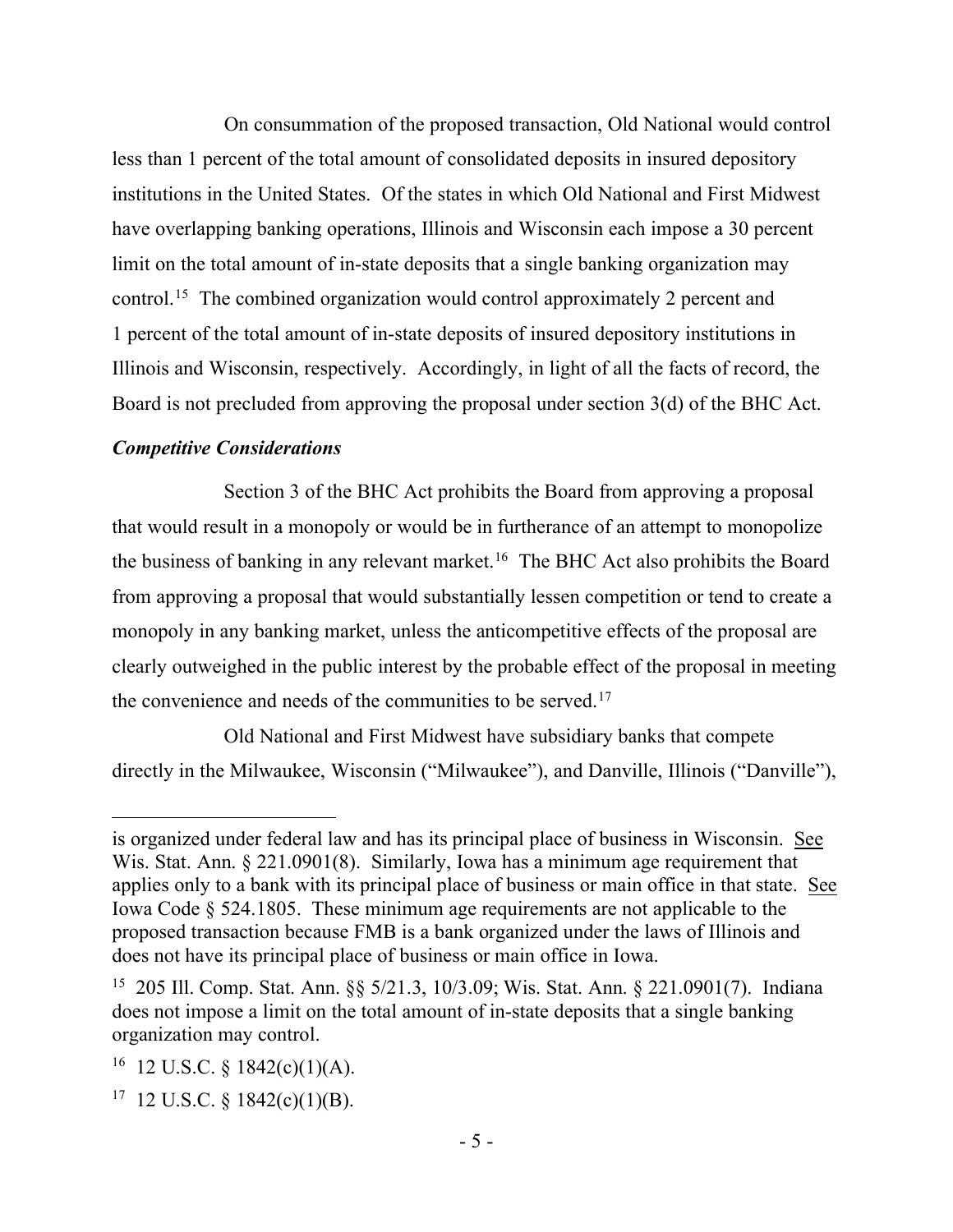banking markets.<sup>[18](#page-5-0)</sup> The Board has considered the competitive effects of the proposal in these banking markets. In particular, the Board has considered the relative share of total deposits in insured depository institutions in the market ("market deposits") that Old National would control;<sup>[19](#page-5-1)</sup> the concentration level of market deposits and the increase in this level, as measured by the Herfindahl-Hirschman Index ("HHI") under the Department of Justice ("DOJ") Bank Merger Competitive Review guidelines ("DOJ

<span id="page-5-0"></span><sup>&</sup>lt;sup>18</sup> The Milwaukee banking market is defined as Milwaukee, Ozaukee, Racine, Washington, and Waukesha Counties; the East Troy township in Walworth County; the Somers, Paris, Brighton, and Wheatland townships in Kenosha County; Jefferson County, except the Waterloo, Lake Mills, Oakland, and Sumner townships; the Ashford and Auburn townships in Fond du Lac County; and the eastern half of Dodge County, all in Wisconsin. The Danville banking market is defined, in Illinois, as Vermilion County, except the Butler and Grant townships, and, in Indiana, as the Jordan, Steuben, Kent, and Mound townships in Warren County, and the Highland, Eugene, and Vermillion townships in Vermillion County.

<span id="page-5-1"></span> $19$  Local deposit and market share data are as of June 30, 2021, and are based on calculations in which the deposits of thrift institutions are included at 50 percent. The Board previously has indicated that thrift institutions have become, or have the potential to become, significant competitors to commercial banks. See, e.g., Midwest Financial Group*,* 75 Federal Reserve Bulletin 386 (1989); and National City Corporation, 70 Federal Reserve Bulletin 743 (1984). Thus, the Board regularly has included thrift deposits in the market share calculation on a 50 percent weighted basis. See, e.g., First Hawaiian, Inc., 77 Federal Reserve Bulletin 52 (1991). In some markets noted in this order, the market concentration and market share are based on calculations in which the deposits of certain thrift institutions are weighted at 100 percent. The Board previously has indicated that it may consider the competitiveness of a thrift institution at a level greater than 50 percent of its deposits when appropriate if competition from the institution closely approximates competition from a commercial bank. See, e.g., Banknorth Group, Inc., 75 Federal Reserve Bulletin 703 (1989). In evaluating when it is appropriate to increase the weighting of a thrift's deposits in a banking market, the Board considers whether the thrift serves as a significant source of commercial loans in the market and provides a broad range of consumer, mortgage, and other banking products. See, e.g., The PNC Financial Services Group, Inc., 95 Federal Reserve Bulletin B1 (2009); The PNC Financial Services Group, Inc., 93 Federal Reserve Bulletin C65 (2007); and First Union Corporation, 84 Federal Reserve Bulletin 489 (1998).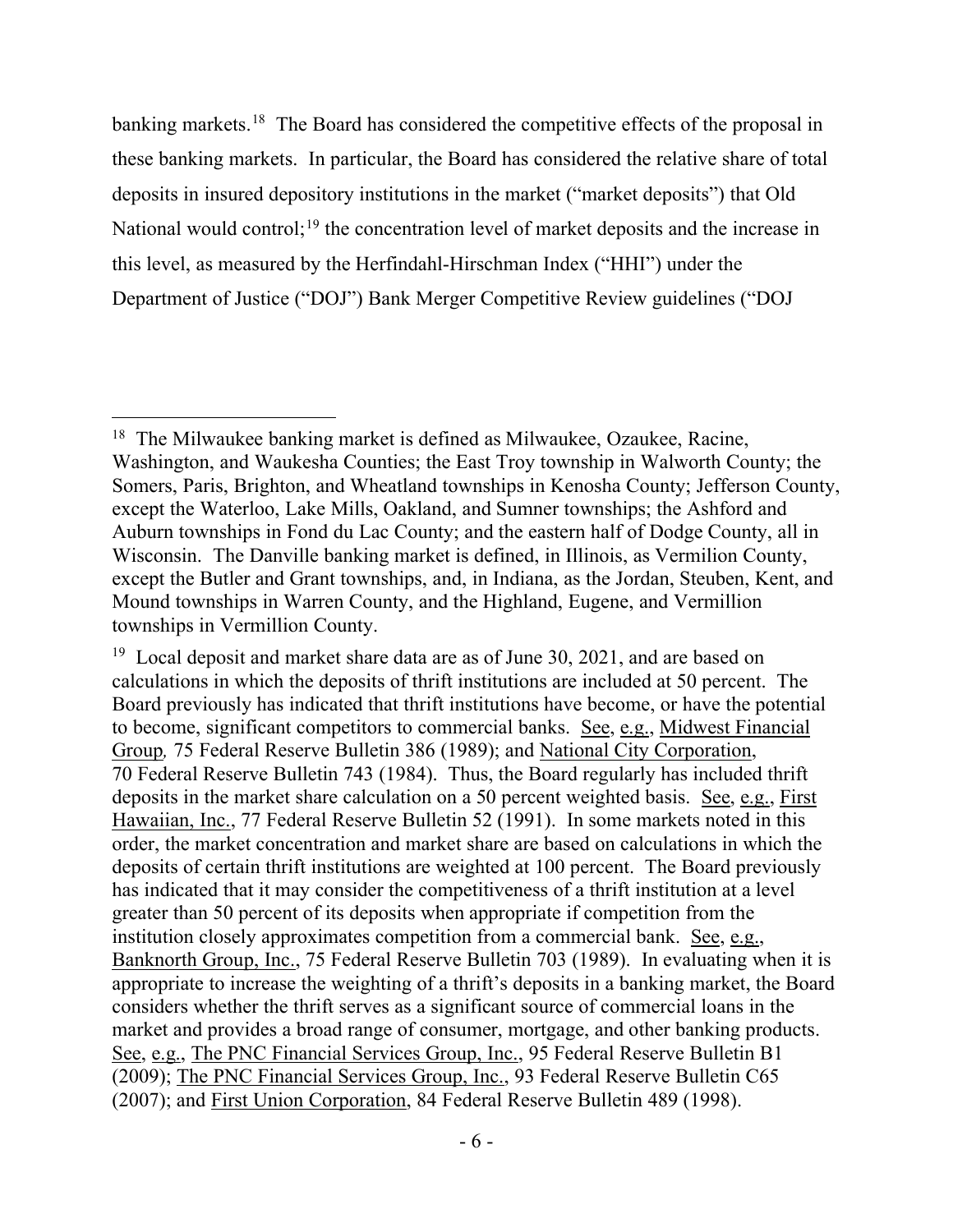Bank Merger Guidelines");<sup>[20](#page-6-0)</sup> the number of competitors that would remain in the market; and other characteristics of the market.

Consummation of the proposal would be consistent with Board precedent and within the thresholds in the DOJ Bank Merger Guidelines in the Milwaukee market. On consummation, the Milwaukee market would remain moderately concentrated as measured by the HHI, according to the DOJ Bank Merger Guidelines, and numerous competitors would remain in the market.<sup>21</sup>

In the Danville banking market, the concentration levels on consummation would exceed the thresholds in the DOJ Bank Merger Guidelines when using initial competitive screening data. First Midwest is the 3rd largest insured depository

<span id="page-6-0"></span> $20$  In applying the DOJ Bank Merger Guidelines issued in 1995 (see [https://www.justice.gov/atr/bank-merger-competitive-review-introduction-and-overview-](https://www.justice.gov/atr/bank-merger-competitive-review-introduction-and-overview-1995)[1995\)](https://www.justice.gov/atr/bank-merger-competitive-review-introduction-and-overview-1995), the Board looks to the DOJ's Horizontal Merger Guidelines, issued in 1992 and amended in 1997, for the characterization of a market's concentration. See [https://www.justice.gov/atr/horizontal-merger-guidelines-0.](https://www.justice.gov/atr/horizontal-merger-guidelines-0) Under these Horizontal Merger Guidelines, which were in effect prior to 2010, a market is considered unconcentrated if the post-merger HHI is under 1000, moderately concentrated if the post-merger HHI is between 1000 and 1800, and highly concentrated if the post-merger HHI exceeds 1800. The DOJ has informed the Board that a bank merger or acquisition generally would not be challenged (in the absence of other factors indicating anticompetitive effects) unless the post-merger HHI is at least 1800 and the merger increases the HHI by more than 200 points. Although the DOJ and the Federal Trade Commission issued revised Horizontal Merger Guidelines in 2010 (see [https://www.justice.gov/atr/horizontal-merger-guidelines-08192010\)](https://www.justice.gov/atr/horizontal-merger-guidelines-08192010), the DOJ has confirmed that its Bank Merger Guidelines, which were issued in 1995, were not modified. See Press Release, Department of Justice (August 19, 2010), available at [www.justice.gov/opa/pr/2010/August/10-at-938.html.](http://www.justice.gov/opa/pr/2010/August/10-at-938.html)

<span id="page-6-1"></span><sup>&</sup>lt;sup>21</sup> Old National is the 34th largest depository organization in the Milwaukee market, controlling approximately \$207.2 million in deposits, which represent less than 1 percent of market deposits. First Midwest is the 11th largest depository organization in the market, controlling deposits of approximately \$1.2 billion, which represent less than 2 percent of market deposits. On consummation of the proposed transaction, Old National would become the 10th largest depository organization in the market, controlling deposits of approximately \$1.4 billion, which would represent less than 2 percent of market deposits. The HHI for the Milwaukee market would increase 1 point, from 1764 to 1765, and 55 competitors would remain in the market.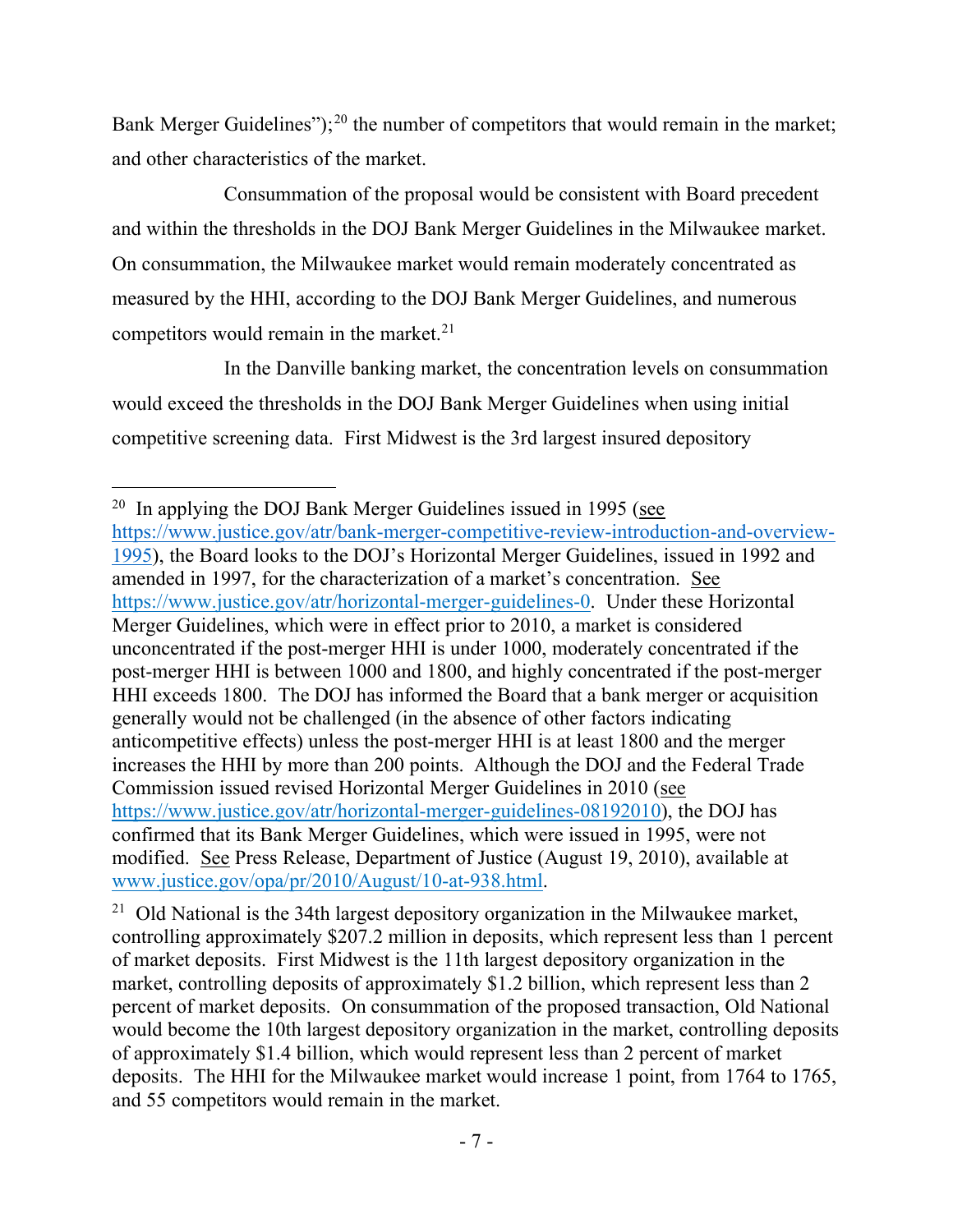organization in the Danville market, controlling approximately \$167.5 million in deposits, which represent 15.1 percent of market deposits. Old National is the 2nd largest insured depository organization in the market, controlling approximately \$196.4 million in deposits, which represent 17.7 percent of market deposits. On consummation, Old National would be the largest insured depository organization in the market, controlling approximately \$364 million in deposits, which represent 32.8 percent of market deposits. The HHI in the market would increase 535 points, from 1350 to 1885.

The Board has considered whether there are any factors that would either mitigate the competitive effects of the proposal or indicate that the proposal would not have a significantly adverse effect on competition in the Danville banking market.<sup>22</sup> The Board specifically has considered whether three credit unions in the market would merit inclusion at higher weights. Each of these credit unions is open to at least 75 percent of residents in the market, maintains street-level branches, and offers a broad range of banking products.<sup>[23](#page-7-1)</sup> The Board finds that the deposits of each credit union with these characteristics should be included at a 50 percent weight in estimating the credit union's market influence (each a "qualifying credit union"). This weighting takes into account the limited lending done by credit unions to small businesses relative to commercial banks' lending levels.

This adjustment suggests that the level of concentration in the Danville banking market following the proposed transaction would be less significant than would appear from the initial competitive screening data. After consummation and adjusting to

<span id="page-7-0"></span><sup>&</sup>lt;sup>22</sup> The number and strength of factors necessary to mitigate the competitive effects of a proposal depend on the size of the increase in, and the resulting level of, concentration in a banking market. See NationsBank Corporation, 84 Federal Reserve Bulletin 129 (1998).

<span id="page-7-1"></span> $23$  The Board has previously considered competition from certain active credit unions with these features as a mitigating factor. See, e.g., Huntington Bancshares Incorporated, FRB Order No. 2021-07 (May 25, 2021); Huntington Bancshares Incorporated, FRB Order No. 2016-13 (July 29, 2016); BB&T Corporation, FRB Order No. 2015-18 (July 7, 2015); and Wachovia Corporation, 92 Federal Reserve Bulletin C183 (2006).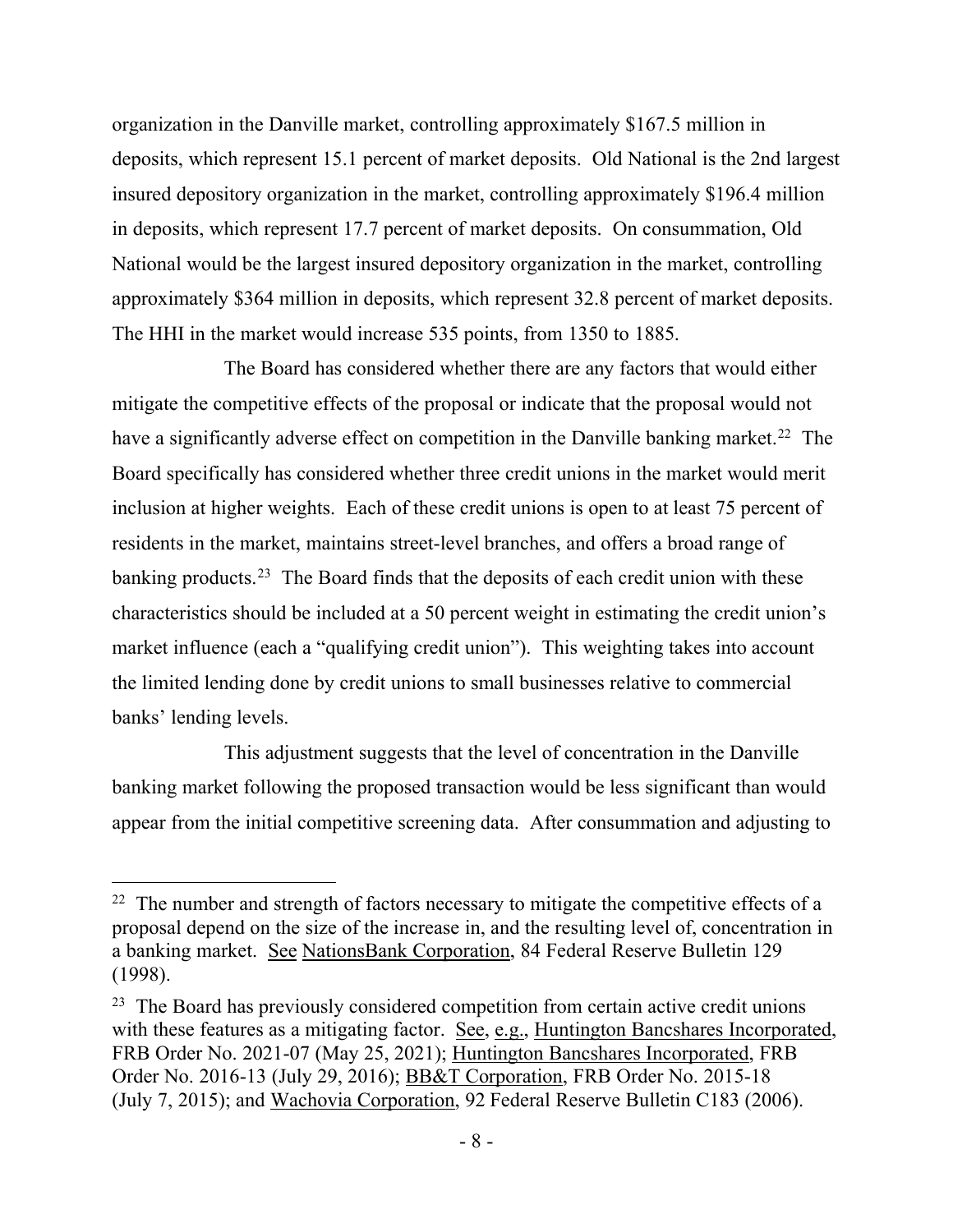reflect competition from the qualifying credit unions in the market, the level of concentration in the Danville banking market as measured by the HHI would increase by 382 points, from 1286 to 1668, and the market share of Old National would increase to 27.7 percent. Sixteen other depository institutions, including the qualifying credit unions, would remain in the market, as well as one depository institution with a market share of approximately 20 percent and another with a market share of approximately 19 percent.<sup>[24](#page-8-0)</sup>

# *Conclusion Regarding Competitive Effects*

The DOJ also has conducted a review of the potential competitive effects of the proposal and has advised the Board that consummation of the proposal would not likely have a significantly adverse effect on competition in the Danville market or in any other relevant banking market. In addition, the appropriate banking agencies have been afforded an opportunity to comment and have not objected to the proposal.

Based on all of the facts of record, the Board concludes that consummation of the proposal would not have a significantly adverse effect on competition, or on the concentration of resources, in the Milwaukee or Danville markets or in any other relevant banking market. Accordingly, the Board determines that competitive considerations are consistent with approval.

# *Financial, Managerial, and Other Supervisory Considerations*

In reviewing a proposal under section 3 of the BHC Act, the Board considers the financial and managerial resources and the future prospects of the institutions involved, the effectiveness of the institutions in combatting money

<span id="page-8-0"></span> $24$  These market concentration and market share calculations include the weighting of deposits controlled by one thrift institution in the market at 100 percent. This thrift appears to be an active commercial lender and has a ratio of commercial and industrial loans to assets of at least 5 percent. The Board has found that the deposits of thrifts that exhibit these characteristics should be included at a 100 percent weight in calculating the estimate of market influence. See The PNC Financial Services Group, Inc., 95 Federal Reserve Bulletin B1 (2009).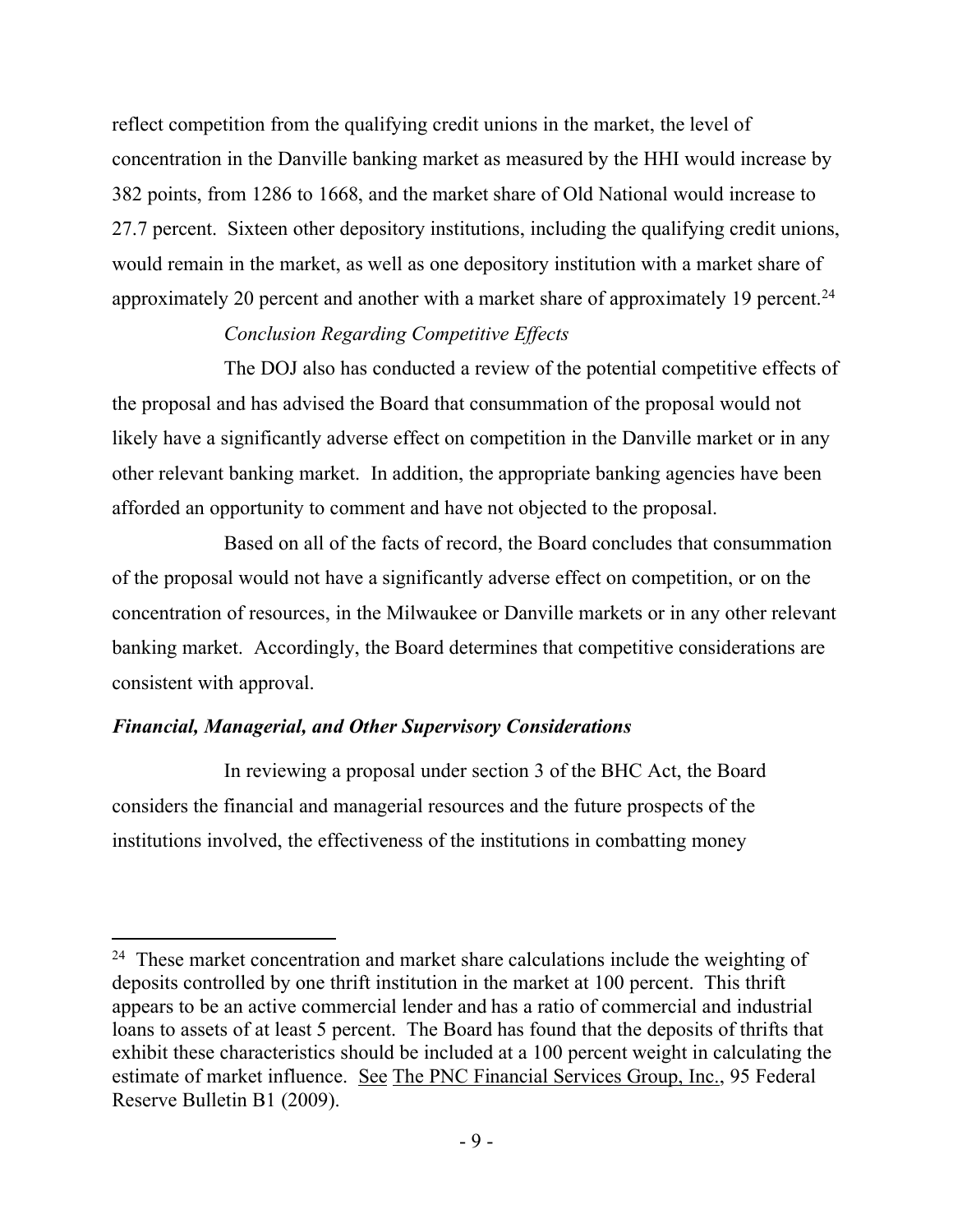laundering, and any public comments on the proposal.<sup>[25](#page-9-0)</sup> In its evaluation of financial factors, the Board reviews information regarding the financial condition of the organizations involved on both parent-only and consolidated bases, as well as information regarding the financial condition of the subsidiary depository institutions and the organizations' significant nonbanking operations. In this evaluation, the Board considers a variety of public and supervisory information regarding capital adequacy, asset quality, liquidity, and earnings performance, as well as the impact of the proposed funding of the transaction and any public comments on the proposal. The Board evaluates the financial condition of the combined organization, including its capital position, asset quality, liquidity, earnings prospects, and the impact of the proposed funding of the transaction. The Board also considers the ability of the organization to absorb the costs of the proposal and to effectively complete the proposed integration of the operations of the institutions. In assessing financial factors, the Board considers capital adequacy to be especially important. The Board considers the future prospects of the organizations involved in the proposal in light of their financial and managerial resources and the proposed business plan.

Old National, First Midwest, and their respective subsidiary depository institutions are well capitalized, and the combined organization would remain so upon consummation of the proposal. The proposed transaction is a bank holding company acquisition that is structured as a share exchange, with a subsequent merger of the subsidiary depository institutions.<sup>[26](#page-9-1)</sup> The capital, asset quality, earnings, and liquidity of Old National, First Midwest, and their subsidiary depository institutions are consistent with approval, and Old National appears to have adequate resources to absorb the related costs of the proposal and to complete the integration of the institutions' operations. In addition, future prospects are considered consistent with approval.

<span id="page-9-0"></span><sup>&</sup>lt;sup>25</sup> 12 U.S.C. § 1842(c)(2), (5), and (6).

<span id="page-9-1"></span><sup>&</sup>lt;sup>26</sup> Old National has the financial resources to effect the proposed transaction.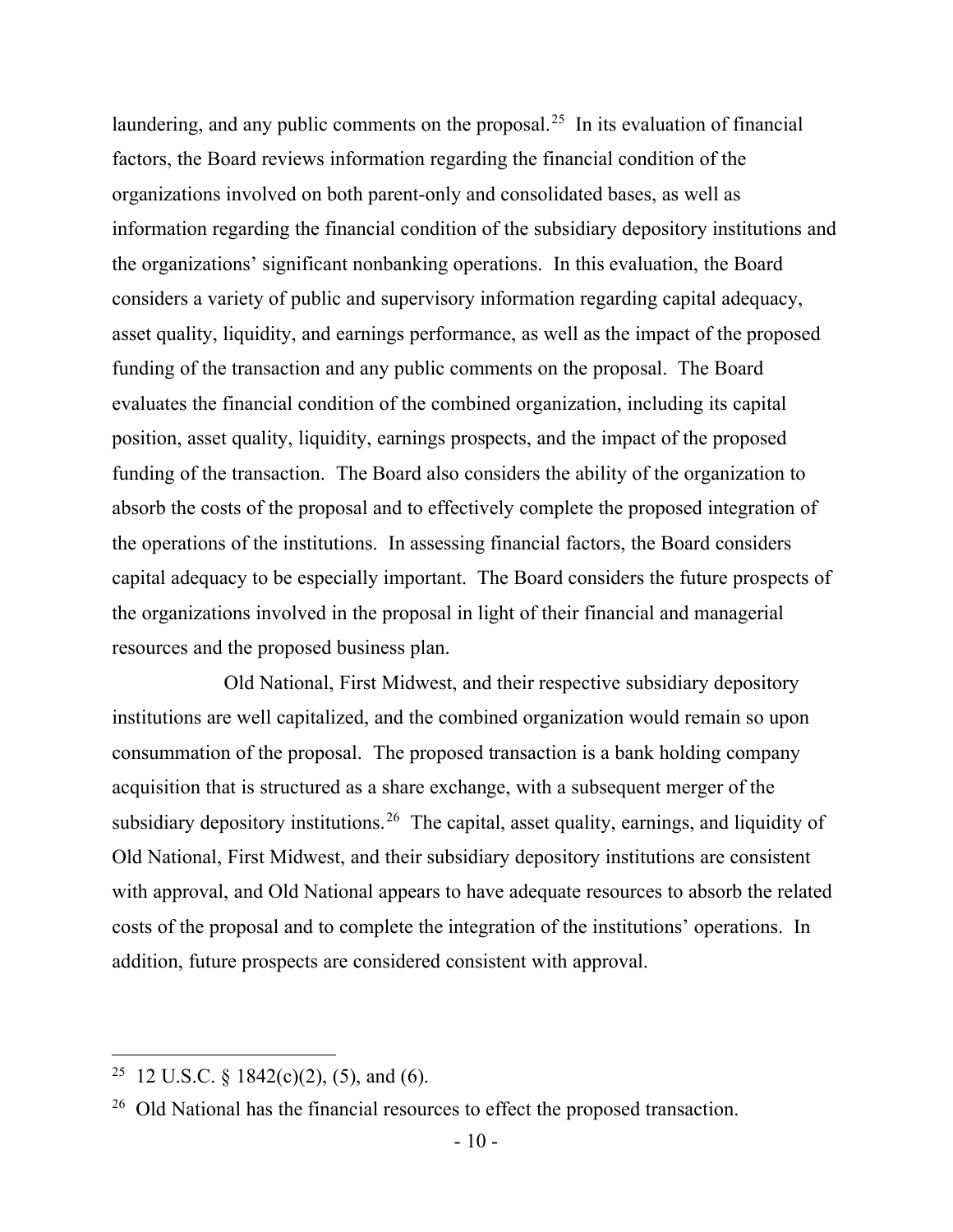The Board also has considered the managerial resources of the organizations involved and of the proposed combined organization. The Board has reviewed the examination records of Old National, First Midwest, and their respective subsidiary depository institutions, including assessments of their management, riskmanagement systems, and operations. In addition, the Board has considered information provided by Old National; the Board's supervisory experiences and those of other relevant bank supervisory agencies with the organizations; the organizations' records of compliance with applicable banking, consumer protection, and anti-money-laundering laws; and the public comments received on the proposal.

Old National, First Midwest, and each of their respective subsidiary depository institutions are considered to be well managed. Old National's directors and senior executive officers have knowledge of and experience in the banking and financial services sectors, and Old National's risk-management program appears consistent with approval of this expansionary proposal.

The Board also has considered Old National's plans for implementing the proposal. Old National has conducted comprehensive due diligence and is devoting significant financial and other resources to address all aspects of the post-acquisition integration process for this proposal. In addition, Old National's management has the experience and resources to operate the resulting organization in a safe and sound manner.

Based on all of the facts of record, including Old National's supervisory record, managerial and operational resources, and plans for operating the combined organization after consummation, the Board determines that considerations relating to the financial and managerial resources and the future prospects of the organizations involved in the proposal, as well as the records of effectiveness of Old National and First Midwest in combatting money-laundering activities, are consistent with approval.

- 11 -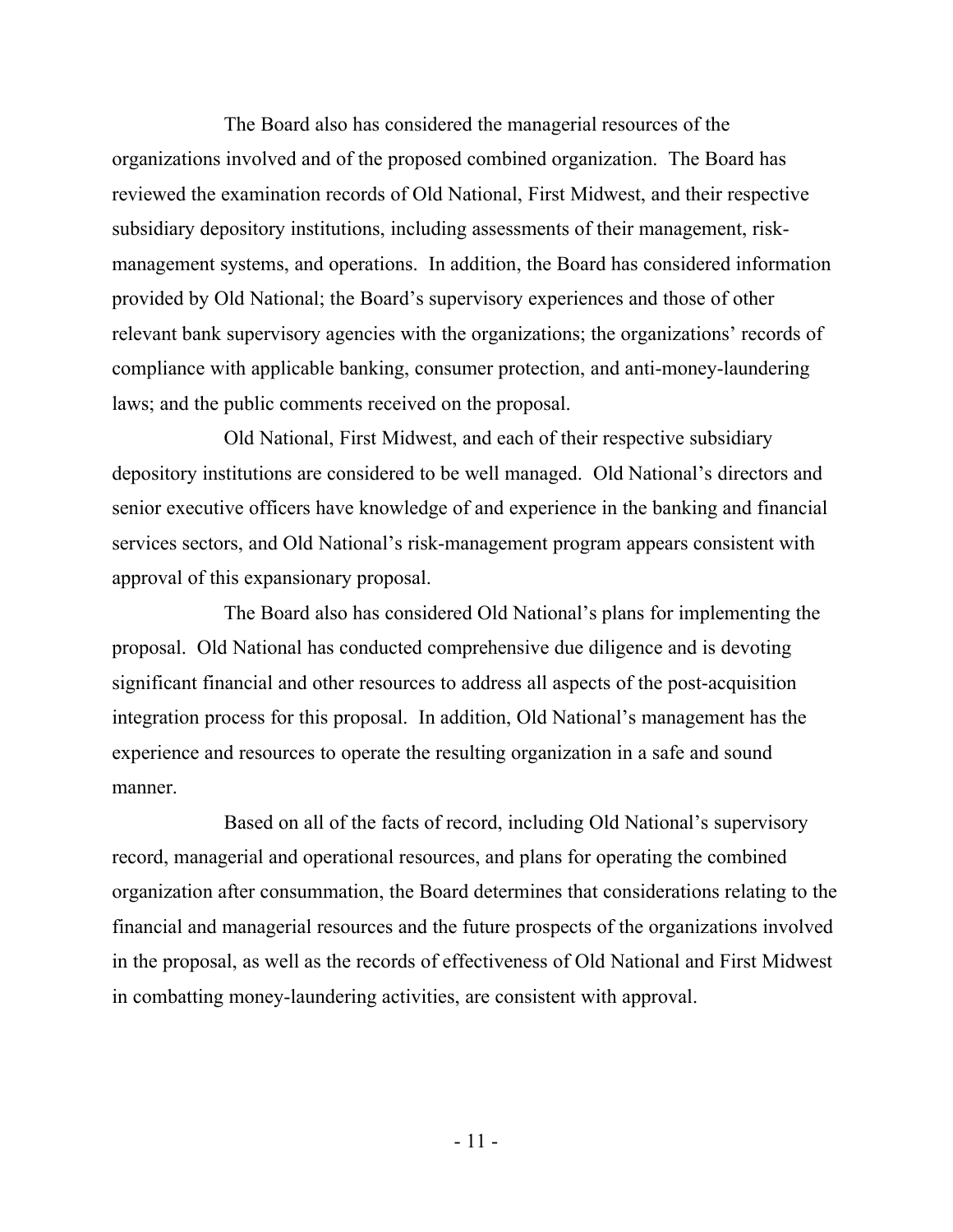### *Convenience and Needs Considerations*

In acting on a proposal under section 3 of the BHC Act, the Board considers the effects of the proposal on the convenience and needs of the communities to be served.<sup>27</sup> In its evaluation, the Board considers whether the relevant institutions are helping to meet the credit needs of the communities they serve, as well as other potential effects of the proposal on the convenience and needs of these communities. The Board considers and places particular emphasis on the records of the relevant depository institutions under the CRA. The CRA requires the federal financial supervisory agencies to encourage insured depository institutions to help meet the credit needs of the local communities in which they operate, consistent with the institutions' safe and sound operation,[28](#page-11-1) and requires the appropriate federal financial supervisory agency to assess a depository institution's record of helping to meet the credit needs of its entire community, including low- and moderate-income ("LMI") neighborhoods, in evaluating bank expansionary proposals.<sup>[29](#page-11-2)</sup>

In addition, the Board considers the banks' overall compliance records and recent fair lending examinations. Fair lending laws require all lending institutions to provide applicants with equal access to credit, regardless of their race, ethnicity, or certain other characteristics. The Board also considers assessments of other relevant supervisors, the supervisory views of examiners, other supervisory information, information provided by the applicant, and public comments on the proposal. The Board also may consider the acquiring institution's business model and marketing and outreach plans, the organization's plans after consummation, and any other information the Board deems relevant.

In assessing the convenience and needs factor in this case, the Board has considered all the facts of record, including reports of examination of the CRA

<span id="page-11-0"></span> $27$  12 U.S.C. § 1842(c)(2).

<span id="page-11-1"></span> $28$  12 U.S.C. § 2901(b).

<span id="page-11-2"></span><sup>29 12</sup> U.S.C. § 2903.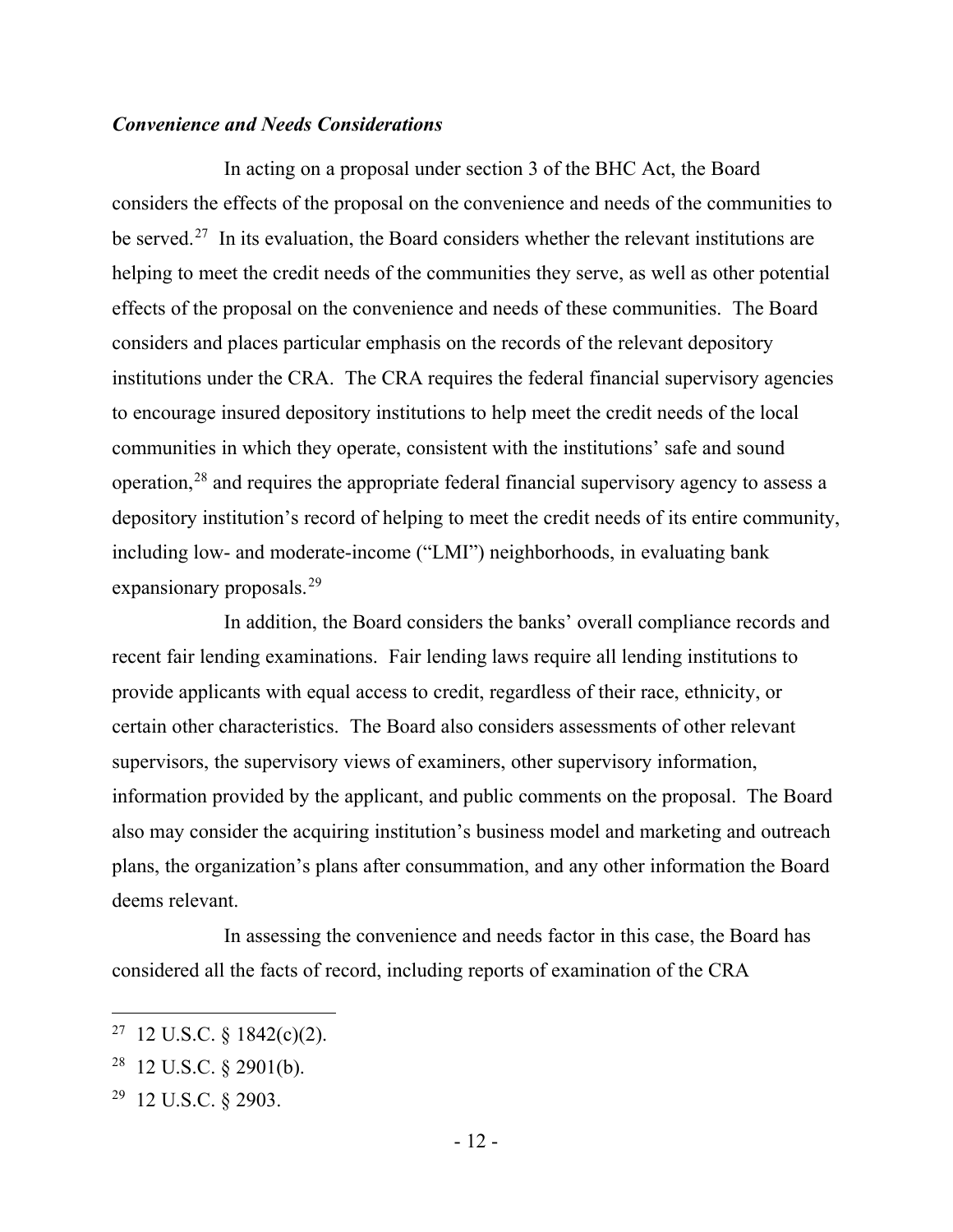performance of ONB and FMB; the fair lending and compliance records of these banks; the supervisory views of the OCC, the Federal Reserve Bank of St. Louis ("St. Louis Reserve Bank"), the Federal Reserve Bank of Chicago ("Chicago Reserve Bank"), and the Consumer Financial Protection Bureau ("CFPB"); confidential supervisory information; information provided by Old National; and the public comments received on the proposal.

## *Public Comments on the Proposal*

The Board received four comments expressing support for the proposal. Of these, three commenters described ONB's volunteer work and community initiatives in southwest Indiana, such as ONB's participation in nonprofit fundraisers and its contribution to the economic revitalization of downtown Evansville, Indiana. The fourth commenter stated that FMB has been a generous sponsor of small business development and job creation programs in northwest Indiana.

The Board received three comments opposing the proposal, two of which ultimately were withdrawn.<sup>[30](#page-12-0)</sup> The remaining commenter alleged that in Indiana, in 2019,

<span id="page-12-0"></span><sup>&</sup>lt;sup>30</sup> One of these commenters alleged that ONB trailed its peers in home purchase lending and small business lending to LMI borrowers and non-white individuals in several of its CRA assessment areas ("AAs"). The commenter also alleged that FMB trailed its peers in lending to small businesses in the Chicago metropolitan statistical area ("MSA"). This commenter withdrew its comment after ONB announced an agreement with the commenter to take certain actions and make certain investments in the combined bank's footprint following the proposed transaction to address the needs of the communities to be served. The other commenter alleged that ONB engaged in redlining in lending and branching in Indianapolis, Indiana. During the pendency of the application, this commenter filed a lawsuit against ONB based on these same allegations. ONB and the commenter reached a settlement agreement in December 2021, and the lawsuit was dismissed. As part of the settlement agreement, ONB agreed to work with the commenter to open additional branches in majority-minority census tracts, commit funds to a loan subsidy fund, and provide support for community organizations based in majority-minority areas of Indianapolis, Indiana. In addition, the commenter withdrew its opposition to the application. Notwithstanding withdrawal of these comments and settlement of the lawsuit, the Board considered the assertions of these commenters in evaluating the convenience and needs factor and consulted with the OCC, the primary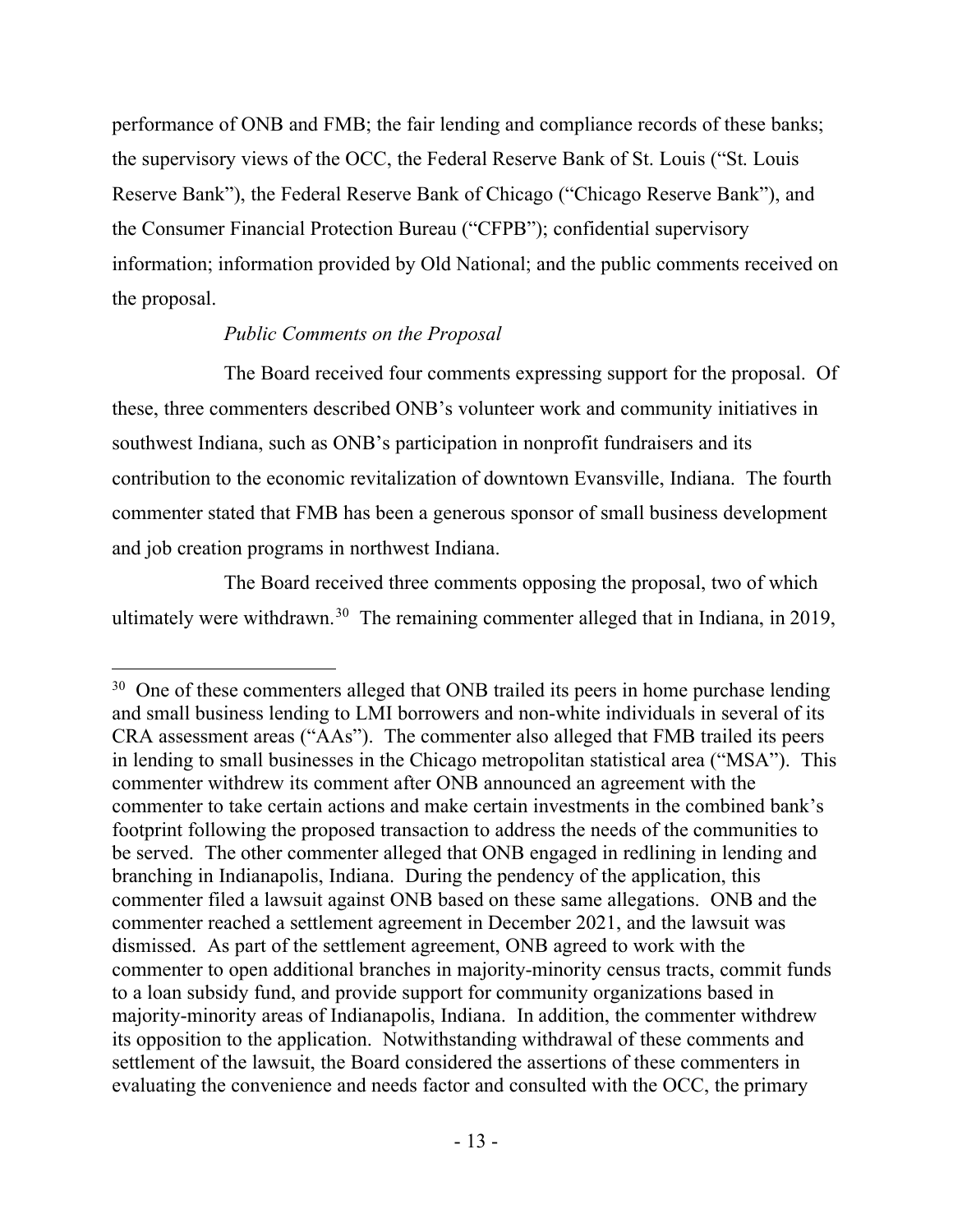as a result of the bank's disparate marketing, ONB made fewer home loans to and had a higher denial rate for African American individuals as compared to white individuals. The commenter alleged a similar racial disparity in the rate of home loans made to African Americans in Indiana and Minnesota in 2020. [31](#page-13-0) In addition, the commenter asserted that the proposal has no public benefit.

# *Businesses of the Involved Institutions and Response to the Public Comments*

Through its branches in Illinois, Indiana, Kentucky, Michigan, Minnesota, and Wisconsin, ONB offers consumer and commercial loan and deposit products, wealth and treasury management services, and business banking products. These products and services include a wide range of checking, savings, and money market deposit accounts, as well as credit products, such as home equity, construction, automobile, boat, student, credit card, and commercial loans. Through its branches in Illinois, Indiana, Iowa, and Wisconsin, FMB offers a variety of commercial and consumer loan products, including commercial and home mortgage loans, as well as a corporate banking platform. FMB also provides a variety of deposit services, including checking, savings, and money market deposit accounts, individual retirement accounts, and certificates of deposit, as well as business checking services. In addition, FMB provides equipment financing through a wholly owned subsidiary. Both banks offer internet banking and mobile banking services.

In response to the comments, Old National asserts that ONB and FMB are each committed to supporting all the communities they respectively serve through a breadth of programs, products, and activities that meet those communities' existing and anticipated credit needs, including those of LMI individuals and census tracts, as well as

supervisor of ONB, regarding the assertions and ONB's consumer compliance, including fair lending, record.

<span id="page-13-0"></span> $31$  The data cited by the commenter appear to correspond to publicly available 2019 and 2020 data reported by ONB under the Home Mortgage Disclosure Act of 1975 ("HMDA"). 12 U.S.C. § 2801 et seq.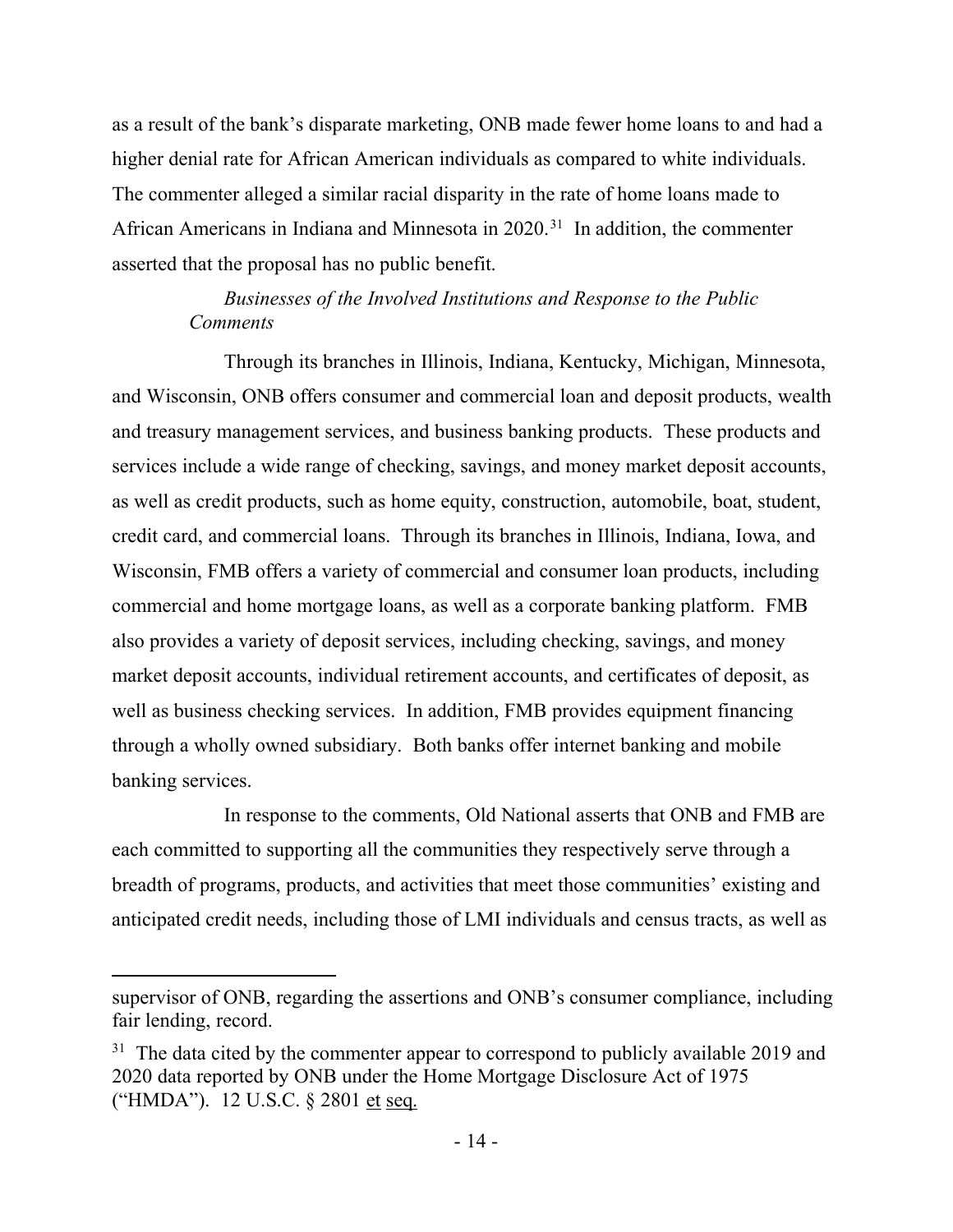non-white individuals. Old National represents that ONB and FMB actively engage with community leaders, government entities, and residents to assess the needs of their communities and implement strategies to meet those needs. For example, Old National represents that ONB employs a team that engages with organizations and leaders to assess community needs, with a special emphasis on serving LMI populations and underrepresented groups. Similarly, Old National represents that FMB works closely with community partners to understand and be responsive to the financial needs of its communities. Old National asserts that the combined bank would continue to emphasize the importance of the CRA and meeting the needs of its communities through active engagement, products, services, and investments in its communities.

Old National represents that ONB markets its products and services to meet the credit needs of the communities in which it operates, including those of African American consumers. For example, Old National asserts that, during 2020, ONB instituted a primarily digital lending-based marketing approach throughout its geographic footprint. Old National represents that more than half of the money spent on this marketing campaign was targeted to majority-minority census tracts. Old National also represents that both ONB and FMB are fully committed and responsive to the needs of small businesses in their communities.

### *Records of Performance under the CRA*

In evaluating the CRA performance of the involved institutions, the Board generally considers each institution's most recent CRA evaluation and the supervisory views of relevant federal financial supervisors, which in this case are the OCC, with respect to ONB, and the Chicago Reserve Bank, with respect to FMB.<sup>32</sup> In addition, the Board considers information provided by the applicant and by public commenters.

The CRA requires that the appropriate federal financial supervisor for a depository institution prepare a written evaluation of the institution's record of helping to

<span id="page-14-0"></span><sup>&</sup>lt;sup>32</sup> See Interagency Questions and Answers Regarding Community Reinvestment,

<sup>81</sup> Federal Register 48,506, 48,548 (July 25, 2016).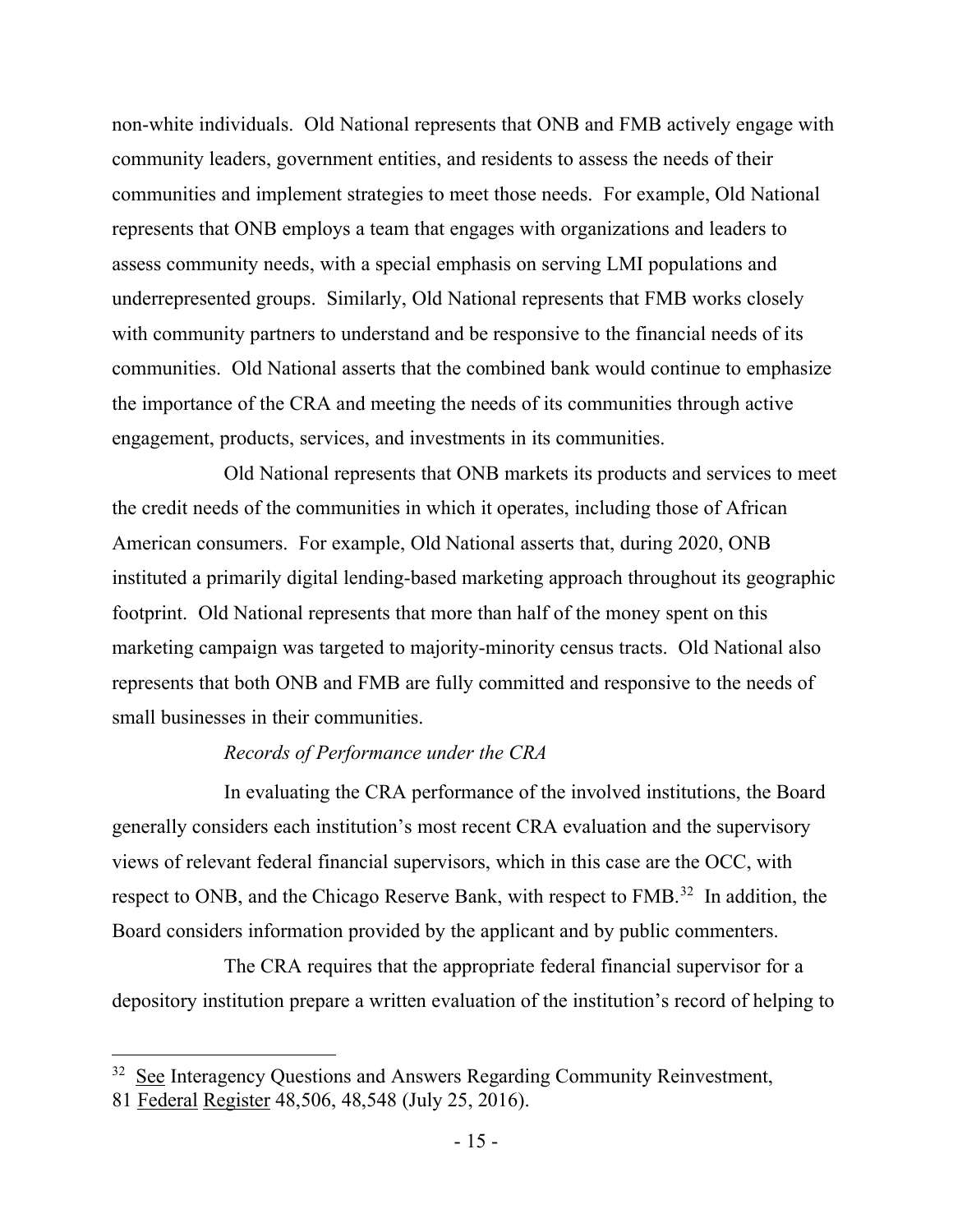meet the credit needs of its entire community, including LMI neighborhoods.<sup>[33](#page-15-0)</sup> An institution's most recent CRA performance evaluation is a particularly important consideration in the applications process because it represents a detailed, on-site evaluation by the institution's primary federal supervisor of the institution's overall record of lending in its communities.

In general, federal financial supervisors apply a lending test ("Lending Test"), an investment test ("Investment Test"), and a service test ("Service Test") to evaluate the performance of large banks, such as ONB and FMB, in helping to meet the credit needs of the communities they serve. The Lending Test specifically evaluates an institution's lending-related activities to determine whether the institution is helping to meet the credit needs of individuals and geographies of all income levels. As part of the Lending Test, examiners review and analyze an institution's data reported under HMDA, in addition to small business, small farm, and community development loan data collected and reported under the CRA regulations, to assess an institution's lending activities with respect to borrowers and geographies of different income levels. The institution's lending performance is evaluated based on a variety of factors, including (1) the number and amounts of home mortgage, small business, small farm, and consumer loans (as applicable) in the institution's CRA AAs; (2) the geographic distribution of the institution's lending, including the proportion and dispersion of the institution's lending in its AAs and the number and amounts of loans in low-, moderate-, middle-, and upper-income geographies; (3) the distribution of loans based on borrower characteristics, including, for home mortgage loans, the number and amounts of loans to low-, moderate-, middle-, and upper-income individuals;  $34(4)$  $34(4)$  the institution's

<span id="page-15-0"></span> $33$  12 U.S.C. § 2906.

<span id="page-15-1"></span><sup>&</sup>lt;sup>34</sup> Examiners also consider the number and amounts of small business and small farm loans made to businesses and farms with gross annual revenues of \$1 million or less, small business and small farm loans by loan amount at origination, and consumer loans, if applicable, to low-, moderate-, middle-, and upper-income individuals. See, e.g., 12 CFR 228.22(b)(3).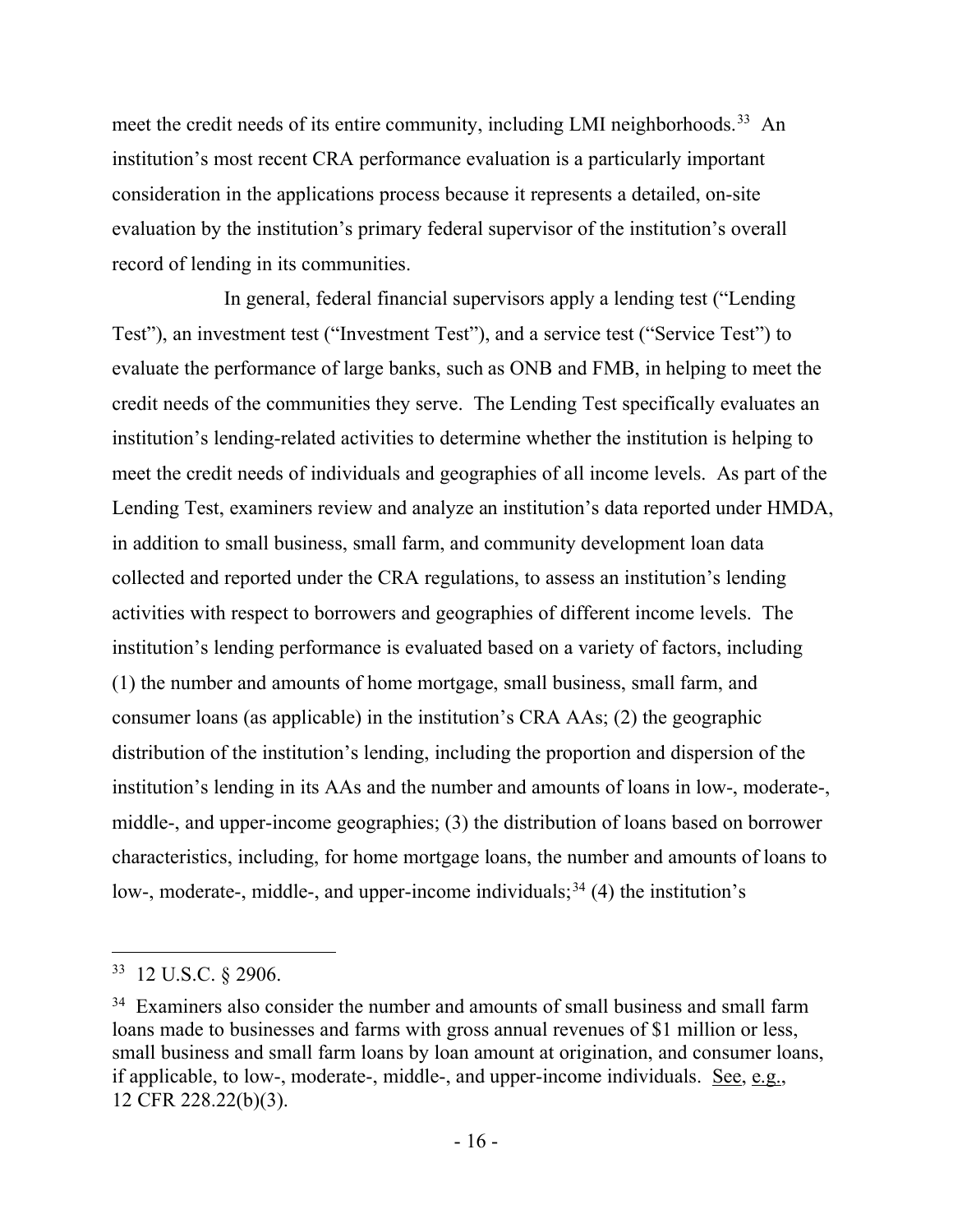community development lending, including the number and amounts of community development loans and their complexity and innovativeness; and (5) the institution's use of innovative or flexible lending practices to address the credit needs of LMI individuals and geographies.<sup>[35](#page-16-0)</sup> The Investment Test evaluates the number and amounts of qualified investments that benefit the institution's AAs, and the Service Test evaluates the availability and effectiveness of the institution's systems for delivering retail banking services and the extent and innovativeness of the institution's community development services.<sup>[36](#page-16-1)</sup>

The Board is concerned when HMDA data reflect disparities in the rates of loan applications, originations, and denials among members of different racial, ethnic, or gender groups in local areas. These types of disparities may indicate weaknesses in the adequacy of policies and programs at an institution for meeting its obligations to extend credit fairly. However, other information critical to an institution's credit decisions may not be available from public HMDA data.<sup>37</sup> Consequently, the Board evaluates such disparities in the context of other information regarding the lending record of an institution.

# *CRA Performance of ONB*

ONB was assigned an overall rating of "Satisfactory" at its most recent CRA performance evaluation by the OCC, as of October 7, 2019 ("ONB Evaluation").<sup>38</sup>

<span id="page-16-3"></span><sup>38</sup> The ONB Evaluation was conducted using Large Institution CRA Examination Procedures. Examiners reviewed loan data from January 1, 2016, through December 31, 2018. Examiners did not separately evaluate multifamily loans because they are not a primary loan product of ONB; however, such loans were evaluated as part of the Lending Test if they met the definition of a community development loan.

<span id="page-16-0"></span><sup>&</sup>lt;sup>35</sup> See 12 CFR 228.22(b).

<span id="page-16-1"></span><sup>36</sup> See 12 CFR 228.21 et seq.

<span id="page-16-2"></span><sup>&</sup>lt;sup>37</sup> Other information relevant to credit decisions could include credit history, debt-toincome ratios, and loan-to-value ratios. Accordingly, when conducting fair lending examinations, examiners analyze such additional information before reaching a determination regarding an institution's compliance with fair lending laws.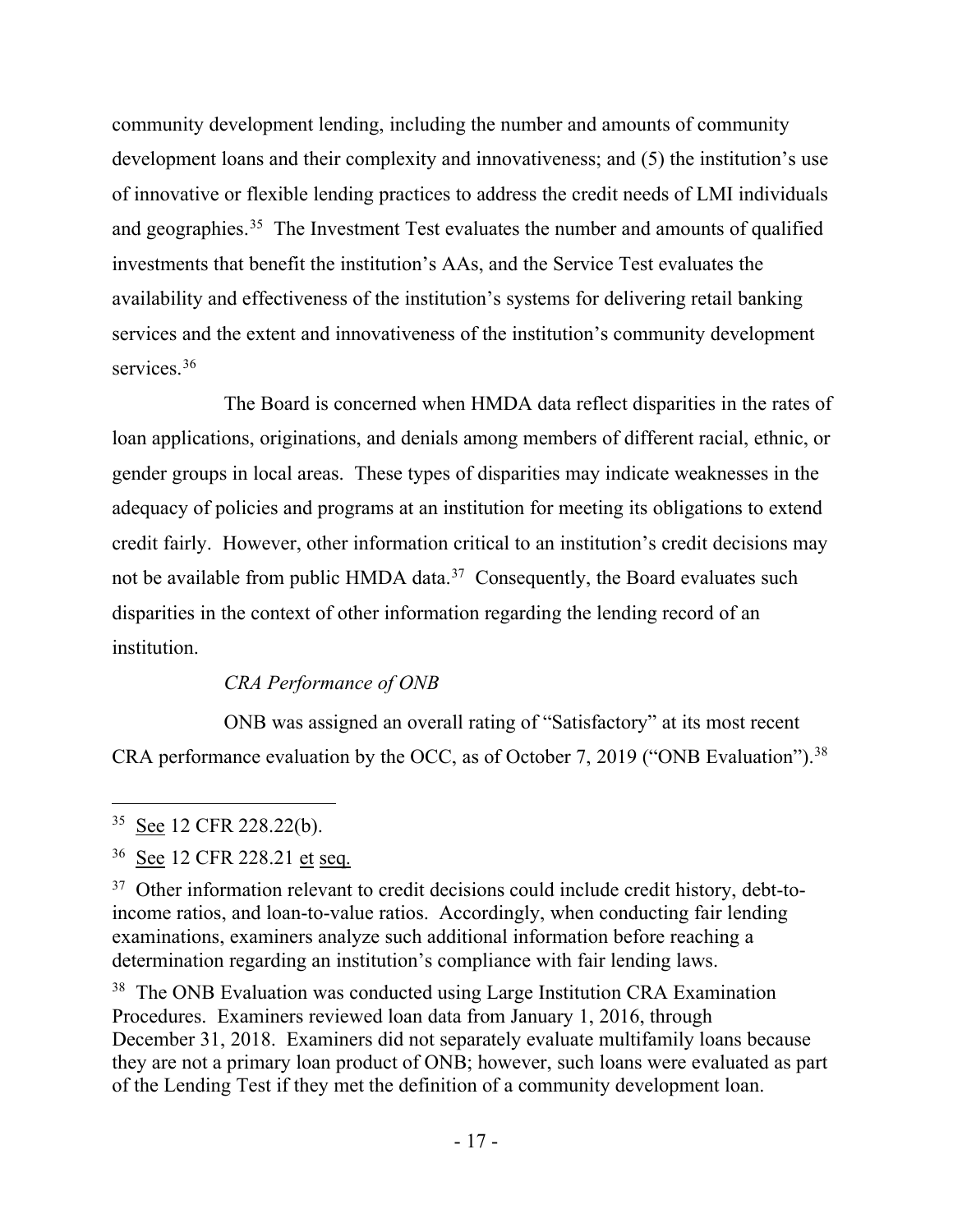The bank received "High Satisfactory" ratings for the Lending and Service Tests, and an "Outstanding" rating for the Investment Test.<sup>[39](#page-17-0)</sup>

With respect to the Lending Test, examiners assigned a rating of "Outstanding" for the Evansville AA and a rating of "High Satisfactory" for the Louisville AA. Examiners assigned overall ratings of "High Satisfactory" for the states of Illinois, Indiana, Kentucky, Michigan, Minnesota, and Wisconsin.[40](#page-17-1) These areas were of particular concern to one of the commenters.

In the Evansville AA, examiners found that ONB's responsiveness to credit needs was excellent, geographic distribution of loans was excellent, and distribution of loans among individuals of different income levels was adequate. In Michigan, which includes the Grand Rapids and Ann Arbor AAs, examiners determined that ONB's responsiveness to credit needs was good, geographic distribution of loans was adequate, and distribution of loans among individuals of different income levels was good. In Indiana, which includes the Indianapolis AA, examiners found that the bank's

Examiners evaluated the Investment and Service Tests from January 1, 2016, through December 31, 2018.

<span id="page-17-0"></span> $39$  The ONB Evaluation involved a full-scope review of the bank's activities in Posey and Vanderburgh Counties (Indiana) and Henderson County (Kentucky) within the Evansville IN-KY multistate MSA ("Evansville AA"); Jefferson County (Kentucky) and Clark County (Indiana) within the Louisville KY-IN multistate MSA ("Louisville AA"); the Danville MSA ("Danville AA") within the state of Illinois; the Bloomington MSA, Indianapolis-Carmel-Anderson MSA ("Indianapolis AA"), Muncie MSA, and Indiana Non-MSA within the state of Indiana; the Owensboro MSA within the state of Kentucky; the Ann Arbor MSA ("Ann Arbor AA"), Grand Rapids MSA ("Grand Rapids AA"), Kalamazoo-Portage MSA, and the Michigan non-MSA, within the state of Michigan; the Minneapolis-St. Paul-Bloomington MSA ("Minneapolis AA") within the state of Minnesota; and the Appleton and Madison MSAs, as well as the Wisconsin non-MSA, within the state of Wisconsin. In addition, the ONB Evaluation involved a full-scope review of the bank's performance in Arkansas, which was based primarily on the bank's Fayetteville-Springdale-Rogers, Arkansas, MSA AA.

<span id="page-17-1"></span><sup>&</sup>lt;sup>40</sup> Examiners noted that the Evansville AA and states of Indiana, Michigan, and Wisconsin carried the greatest weight in the CRA evaluation because these areas represented ONB's most significant markets in terms of deposit concentration, branch distribution, and reportable loans.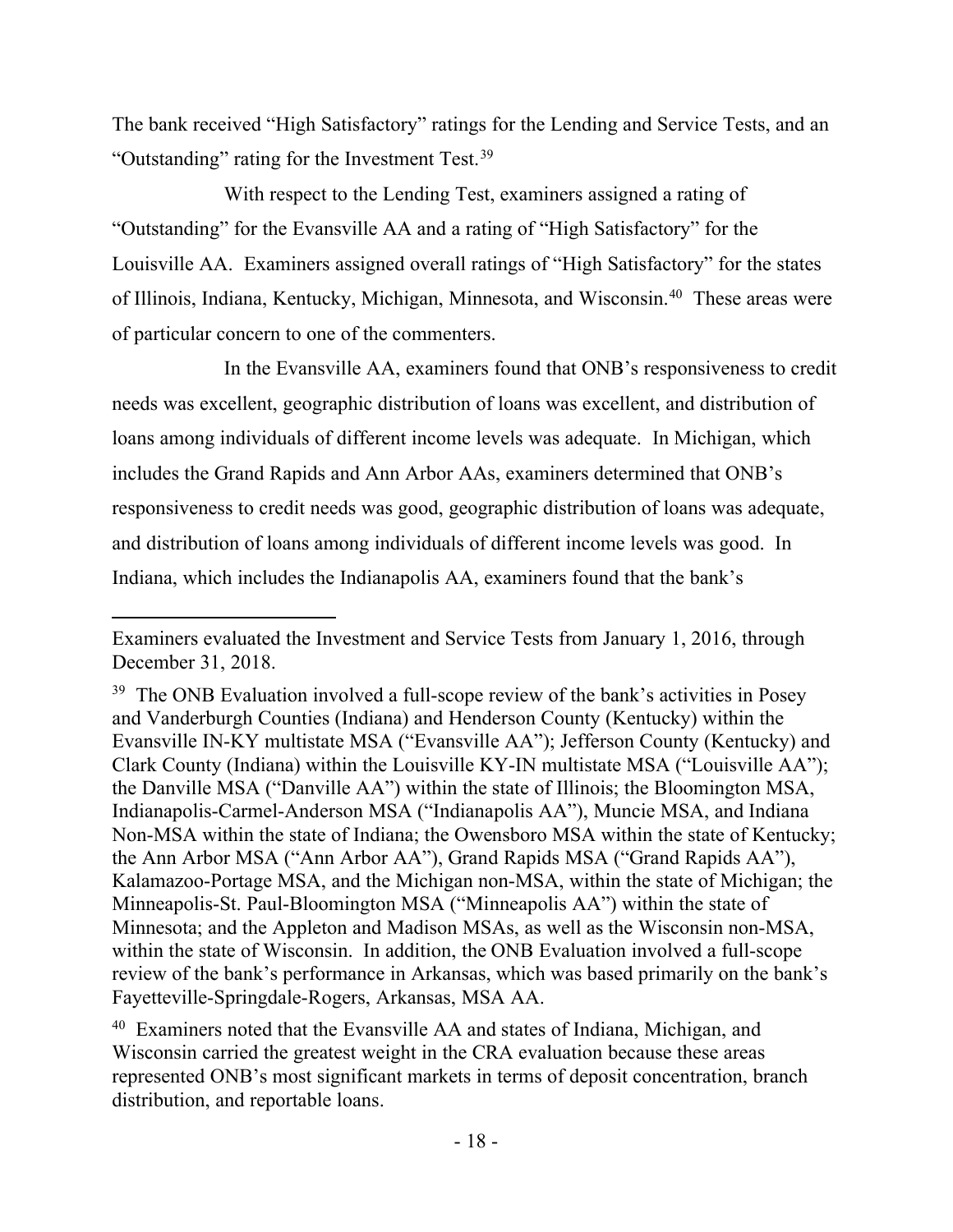responsiveness to credit needs was adequate, overall lending activity and geographic distribution of loans was good, and distribution of loans among individuals of different income levels was excellent. In Minnesota, which includes the Minneapolis AA, examiners found that the bank's responsiveness to credit needs was adequate, geographic distribution of loans was good, and distribution of loans to borrowers of different income levels was adequate. In the Louisville AA, examiners found that the bank's responsiveness to credit needs, geographic distribution of loans, and distribution of loans to individuals of different income levels were each adequate.

In the Evansville and Louisville AAs, as well as in the states of Indiana and Michigan, examiners found that ONB made little use of innovative and/or flexible lending practices to serve the credit needs of its AAs. Examiners determined that the bank occasionally used innovative and/or complex investments to support community development initiatives in the Evansville AA.

With respect to the Investment Test, examiners assigned ratings of "Outstanding" for the Evansville and Louisville AAs. Examiners assigned overall ratings of "Outstanding" for the states of Indiana, Michigan, and Minnesota; "High Satisfactory" for Kentucky and Wisconsin; and "Needs to Improve" for Illinois.

In Illinois, which includes the Danville AA, an area of concern to a commenter, examiners found that ONB had a poor level of qualified community development investments and grants. Nevertheless, ONB provided several examples of its recent efforts to improve its level of community development investments and grants in the Danville AA, such as grants to the Danville Area Community College and the St. James Church Food Pantry.

With respect to the Service Test, examiners assigned ratings of "Outstanding" for the Evansville and Louisville AAs. Examiners assigned overall ratings of "High Satisfactory" for the states of Illinois, Indiana, Kentucky, Michigan, Minnesota, and Wisconsin. Examiners found that ONB's services did not vary in any way that inconvenienced portions of the bank's AAs, particularly with respect to LMI geographies and individuals. Examiners also found that the bank had a significant level of community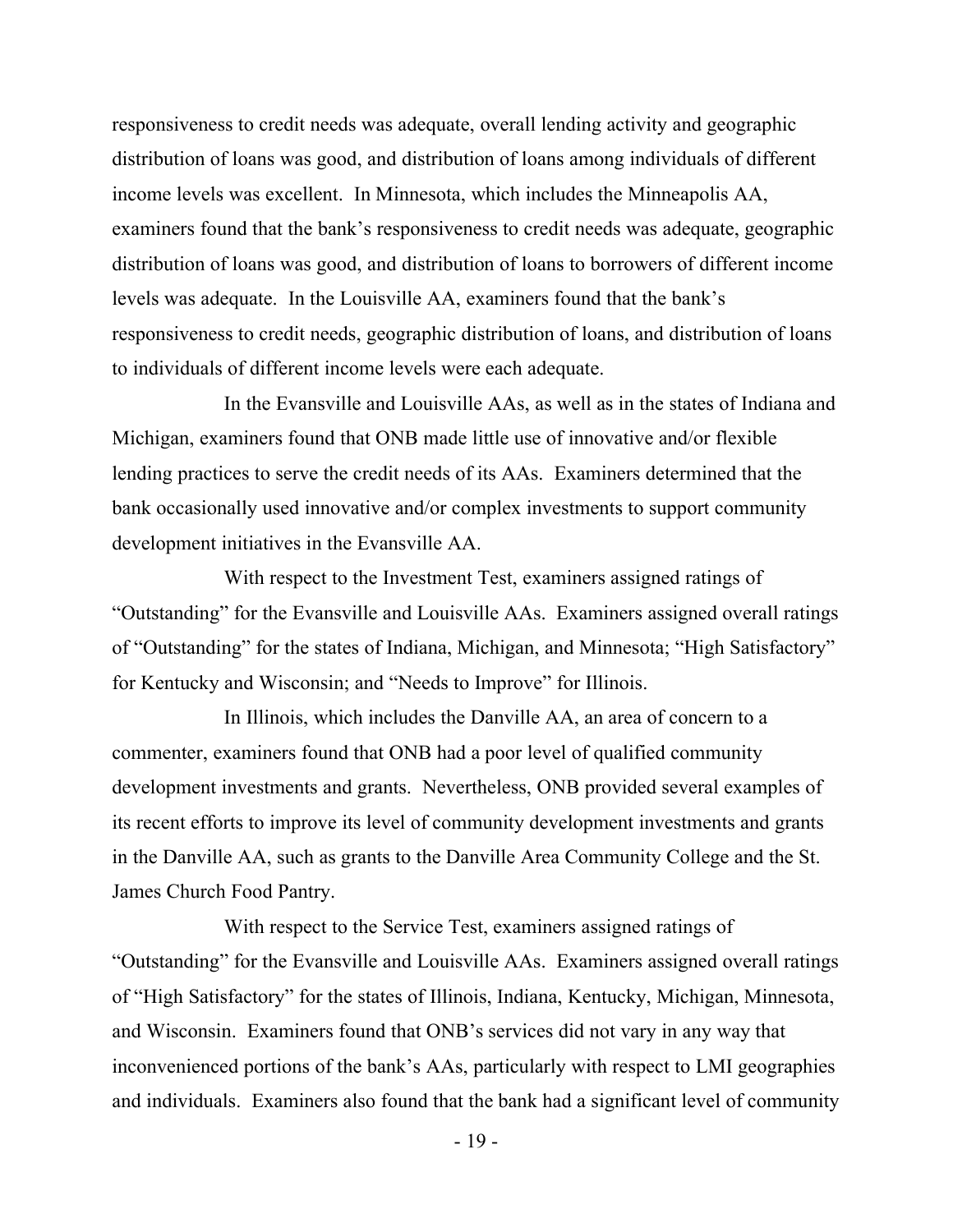development services in the Evansville AA and a relatively high level of community development services in the Louisville AA, as well as in the states of Illinois, Indiana, Kentucky, Michigan, Minnesota, and Wisconsin.

# *CRA Performance of FMB*

FMB received an overall rating of "Outstanding" at its most recent CRA performance evaluation by the Chicago Reserve Bank, as of September 30, 2019 ("FMB Evaluation").<sup>41</sup> The bank received "Outstanding" ratings for the Lending, Investment, and Service Tests. [42](#page-19-1)

With respect to the Lending Test, examiners found that FMB's lending levels reflected excellent responsiveness to the credit needs of its AAs, based on the number and amount of home mortgage, small business, and small farm loans in the bank's AAs. Examiners noted that a high percentage of loans were made, and that there was an excellent geographic distribution of loans, within the bank's AAs. Examiners also found that the distribution of loans among individuals of different income levels and businesses and farms of different sizes, particularly in the bank's AAs, was good. Examiners determined that FMB exhibited an excellent record of serving the credit needs

<span id="page-19-0"></span><sup>&</sup>lt;sup>41</sup> The FMB Evaluation was conducted using Large Bank CRA Examination Procedures. Examiners reviewed the percentage and geographic distribution of home mortgage, small business, and small farm lending originated in FMB's AAs from January 1, 2017, through December 31, 2018. Examiners reviewed the distribution of home mortgage, small business, and small farm loans among borrowers of different income and revenue levels from January 1, 2017, through December 31, 2018. Examiners reviewed the number, volume, innovativeness, and complexity of community development loans, as well as qualified investments, grants, and donations, from May 2, 2017, through September 30, 2019. Examiners reviewed the bank's distribution of branch offices, banking services, hours of operation, availability of loan and deposit products, and the extent and innovativeness of community development services from May 2, 2017, through September 30, 2019.

<span id="page-19-1"></span> $42$  The FMB Evaluation involved a full-scope review of the bank's activity in certain metropolitan divisions of the Chicago-Naperville-Elgin IL-IN-WI MSA ("Chicago AA"); Scott and Rock Island Counties within the Davenport-Moline-Rock Island IA-IL MSA; and Champaign County of the Champaign-Urbana, IL, MSA.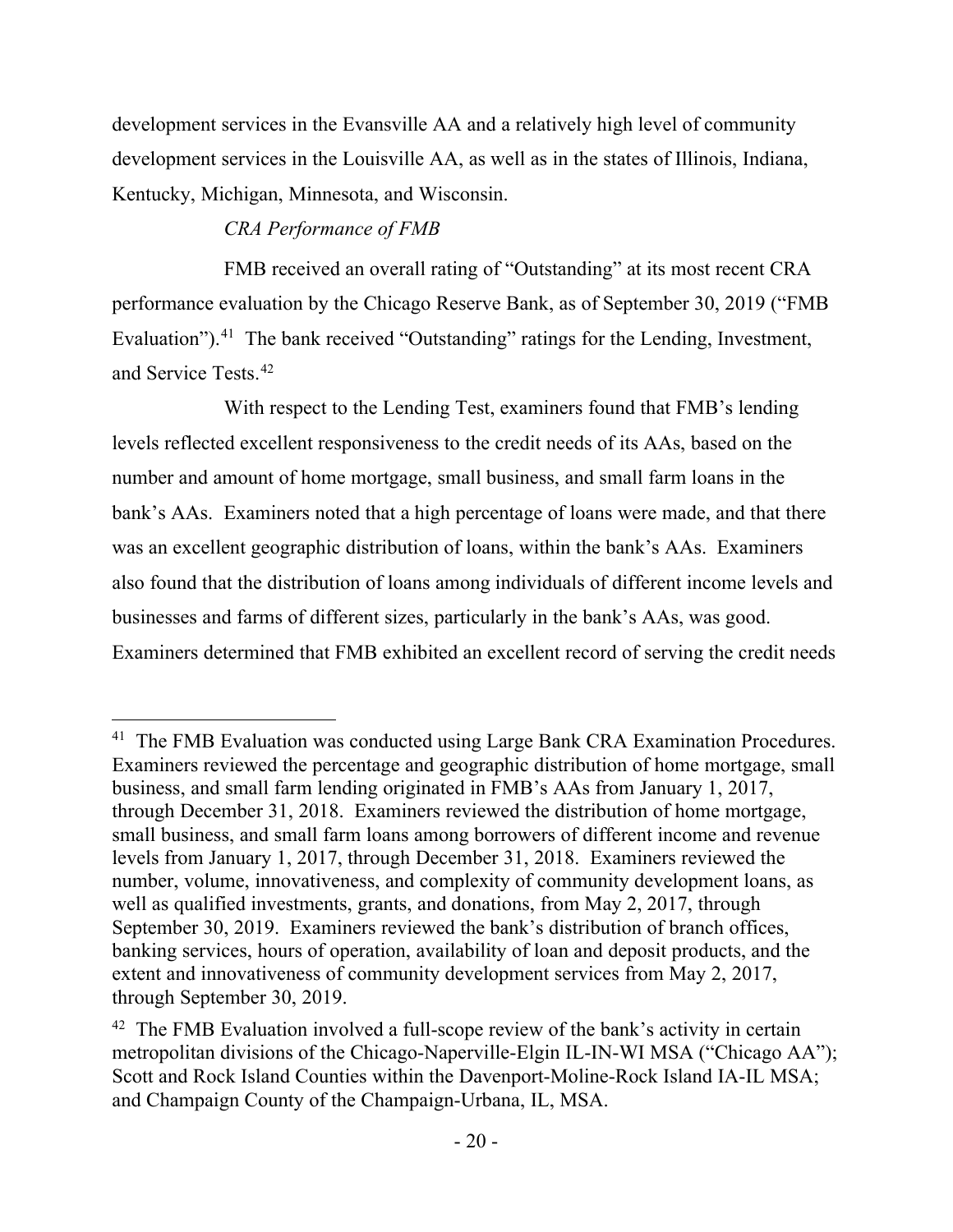of highly economically disadvantaged portions of its AAs, demonstrated an extensive use of innovative and flexible lending practices to address the credit needs of LMI individuals and geographies, and was a leader in making community development loans.

In the Chicago AA, which includes the Chicago MSA, an area of concern to a commenter, examiners assigned FMB a rating of "Outstanding" for the Lending Test. Examiners found that FMB's lending activity in the Chicago AA reflected excellent responsiveness to the AA's credit needs and that the bank displayed an excellent geographic distribution of loans in the AA. Examiners determined that FMB demonstrated a good distribution of loans among individuals of different income levels and businesses and farms of different sizes. Examiners found that the bank exhibited an excellent record of serving the credit needs of highly economically disadvantaged areas, as well as low-income individuals, in the AA. Examiners determined that FMB demonstrated an extensive use of innovative and flexible practices to address the credit needs of LMI individuals and geographies and that the bank was a leader in making community development loans.

With respect to the Investment Test, examiners found that FMB provided an excellent level of qualified investments, particularly those not routinely provided by private investors, and often in a leadership position. Examiners also determined that the bank made significant use of innovative or complex qualified investments to support community development initiatives and exhibited excellent responsiveness to credit and community development needs.

With respect to the Service Test, examiners found that FMB's delivery systems were readily accessible to geographies and individuals of different income levels in the bank's AAs and that the bank's record of opening and closing branches improved the accessibility of the bank's delivery systems, particularly in LMI geographies and for LMI individuals. Examiners determined that FMB's services were tailored to the convenience and needs of its AAs, particularly in LMI geographies and for LMI individuals. Examiners also found that the bank provided a relatively high level of community development services.

 $-21 -$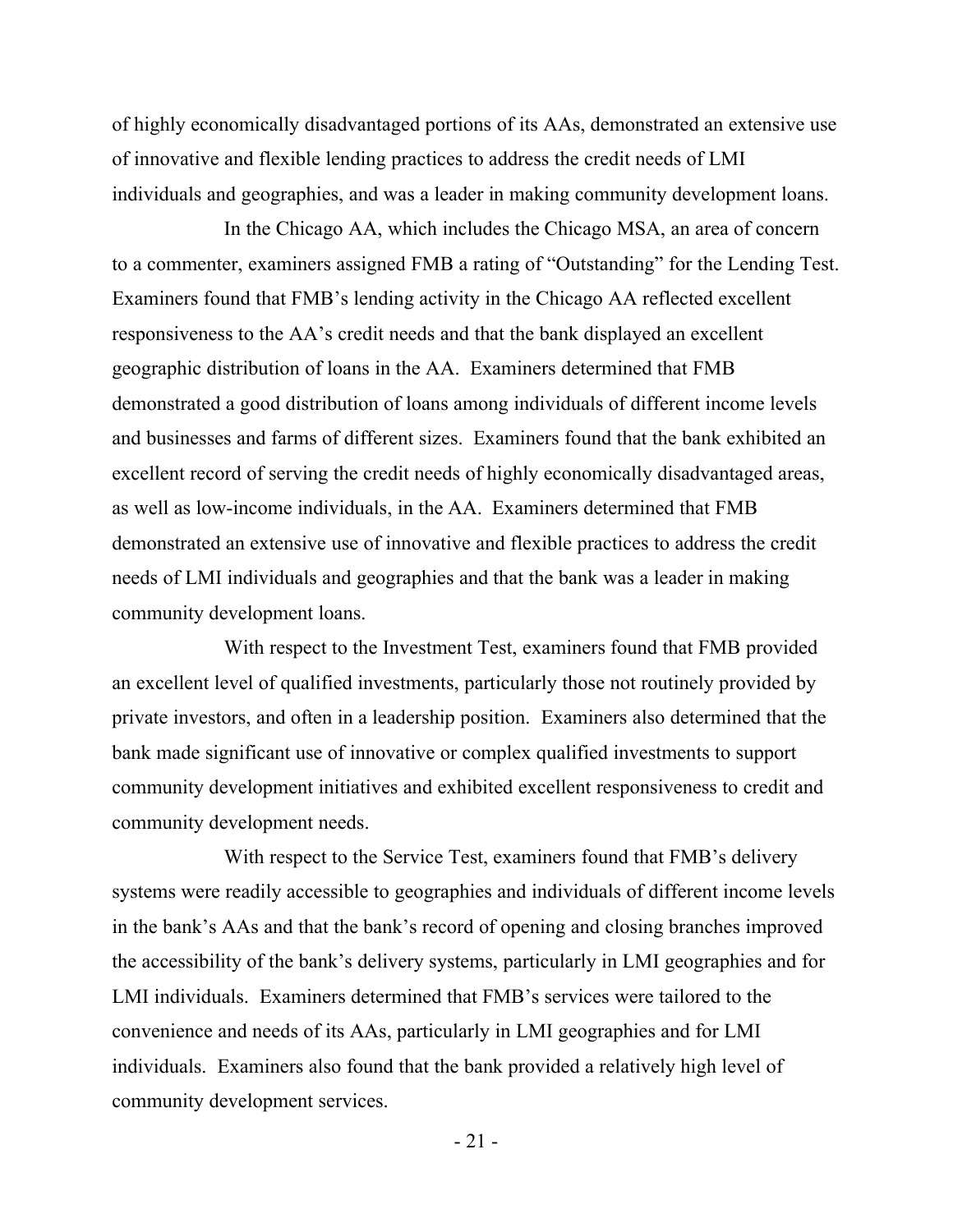#### *Additional Supervisory Views*

In its review of the proposal, the Board consulted with and considered the views of the OCC, as the primary federal supervisor of ONB; the Chicago Reserve Bank, as the primary federal supervisor of FMB; and the CFPB, regarding the CRA, consumer compliance, and fair lending records of ONB and FMB. The Board also considered the results of the most recent consumer compliance examinations of ONB and FMB, which included reviews of the banks' compliance management programs and compliance with consumer protection laws and regulations.

In acting on the bank merger application, the OCC considered similar statutory factors under the Bank Merger Act, including those regarding convenience and needs, that the Board must consider under the BHC Act. The OCC considered most of the same comments that the Board received on the BHC Act application in reviewing and approving the Bank Merger Act application.

The Board has taken the foregoing consultations and examinations into account in evaluating the proposal, including in considering whether Old National has the experience and resources to ensure that the combined bank would help meet the credit needs of the communities to be served following consummation of the proposed transaction.

#### *Additional Convenience and Needs Considerations*

The Board also considers other potential effects of the proposal on the convenience and needs of the communities to be served. Old National represents that the proposal would enable the combined bank to provide enhanced consumer and commercial banking services and products in a more efficient manner, as well as a larger branch and ATM network for customer use. Old National also represents that customers would benefit from the technical expertise and combined resources of both banks in a number of product and service areas, including consumer and commercial credit, deposit services, specialty lending segments, treasury services, wealth management, private banking, and other related services and resources. For example, Old National asserts that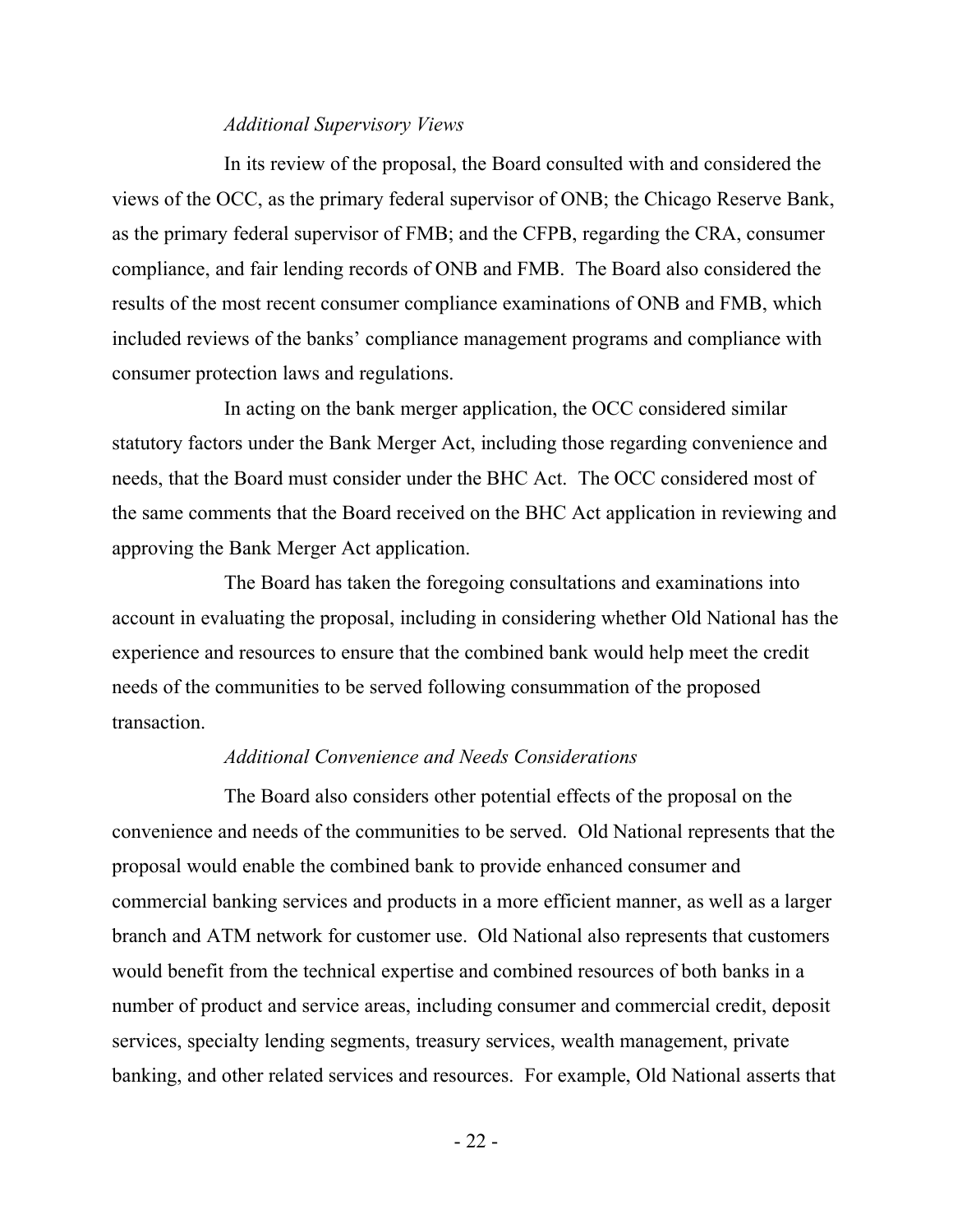customers in FMB's legacy geographic footprint would benefit from the additional geographic reach of ONB and its strong Small Business Administration, mortgage, and treasury management capabilities. Similarly, Old National asserts that customers in ONB's legacy footprint would benefit from FMB's strong corporate banking platform, expertise in certain specialty lending niches, including healthcare, and leasing and structured lending capabilities. Old National also asserts that the proposal would result in enhanced online application and account-opening functionality and real-time digital peerto-peer payments. Old National represents that the combined bank would evaluate its products and services with the goal of ensuring that they are no less favorable to customers than those currently offered by each bank, designed to meet the credit and banking needs of the combined bank's communities, and highly competitive with offerings from other banks in the combined bank's markets.

### *Conclusion on Convenience and Needs Considerations*

The Board has considered all the facts of record, including the records of the relevant depository institutions under the CRA, the institutions' records of compliance with fair lending and other consumer protection laws, confidential supervisory information, information provided by Old National, the public comments on the proposal, and other potential effects of the proposal on the convenience and needs of the communities to be served. Based on that review, the Board determines that the convenience and needs considerations are consistent with approval.

### *Financial Stability Considerations*

Section 3 of the BHC Act requires the Board to consider "the extent to which a proposed acquisition, merger, or consolidation would result in greater or more concentrated risks to the stability of the United States banking or financial system."[43](#page-22-0)

To assess the likely effect of a proposed transaction on the stability of the United States banking or financial system, the Board considers a variety of metrics that

<span id="page-22-0"></span><sup>43 12</sup> U.S.C. § 1842(c)(7).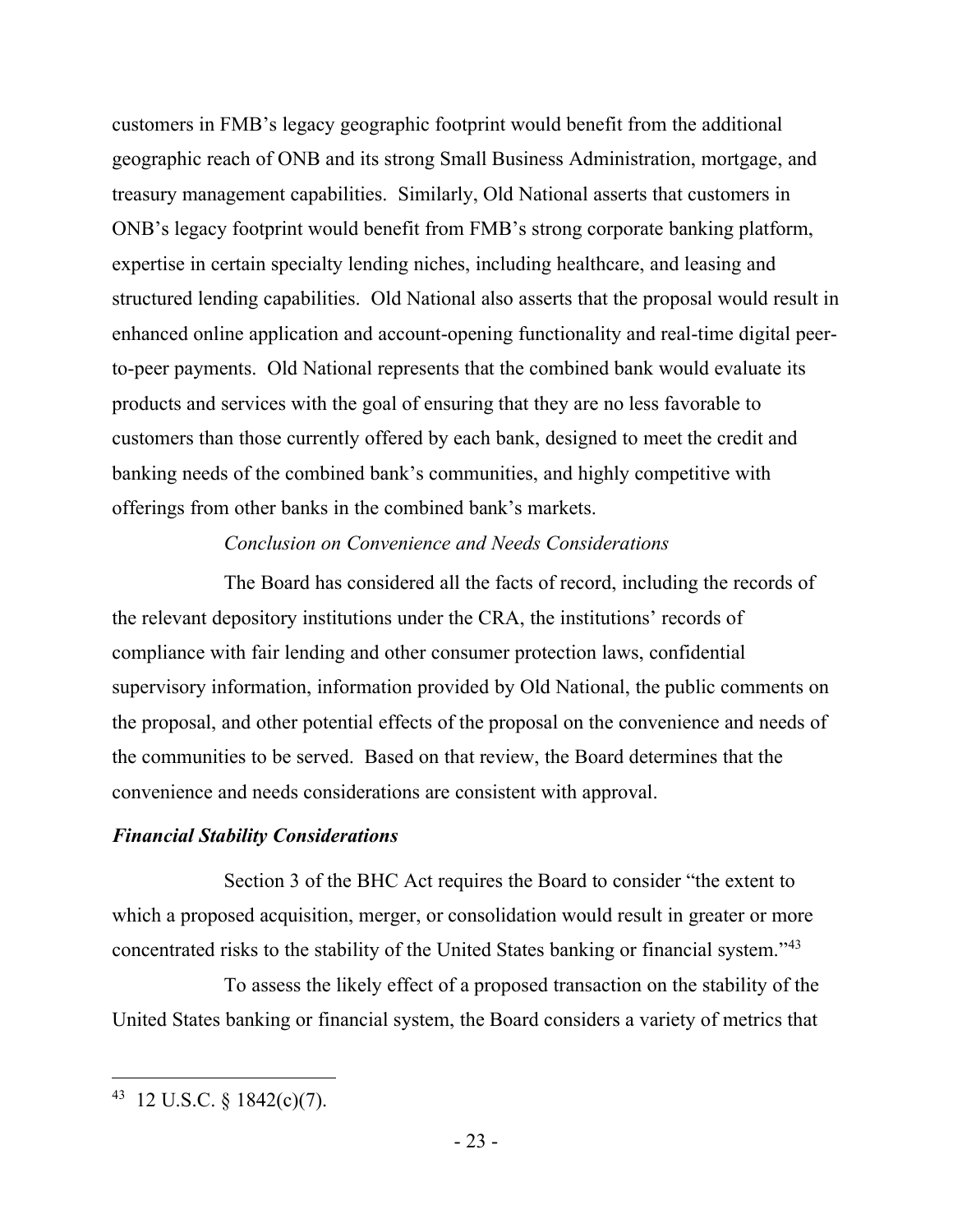capture the systemic "footprint" of the resulting firm and the incremental effect of the transaction on the systemic footprint of the acquiring firm. These metrics include measures of the size of the resulting firm, the availability of substitute providers for any critical products and services offered by the resulting firm, the interconnectedness of the resulting firm with the banking or financial system, the extent to which the resulting firm contributes to the complexity of the financial system, and the extent of the cross-border activities of the resulting firm.<sup>44</sup> These categories are not exhaustive, and additional categories could inform the Board's decision. In addition to these quantitative measures, the Board considers qualitative factors, such as the opacity and complexity of an institution's internal organization, that are indicative of the relative degree of difficulty of resolving the resulting firm. A financial institution that can be resolved in an orderly manner is less likely to inflict material damage on the broader economy.<sup>[45](#page-23-1)</sup>

The Board's experience has shown that proposals involving an acquisition of less than \$10 billion in total assets, or that result in a firm with less than \$100 billion in total assets, generally are not likely to pose systemic risks. Accordingly, the Board presumes that a proposal does not raise material financial stability concerns if the assets involved fall below either of these size thresholds, absent evidence that the transaction would result in a significant increase in interconnectedness, complexity, cross-border activities, or other risk factors.[46](#page-23-2)

In this case, the Board has considered information relevant to risks to the stability of the United States banking or financial system. The proposal involves a

<span id="page-23-0"></span><sup>&</sup>lt;sup>44</sup> Many of the metrics considered by the Board measure an institution's activities relative to the United States financial system.

<span id="page-23-1"></span><sup>&</sup>lt;sup>45</sup> For further discussion of the financial stability standard, see Capital One Financial Corporation, FRB Order No. 2012-2 (Feb. 14, 2012).

<span id="page-23-2"></span><sup>46</sup> See People's United Financial, Inc., FRB Order No. 2017-08 at 25-26 (March 16, 2017). Notwithstanding this presumption, the Board has the authority to review the financial stability implications of any proposal. For example, an acquisition involving a global systemically important bank could warrant a financial stability review by the Board, regardless of the size of the acquisition.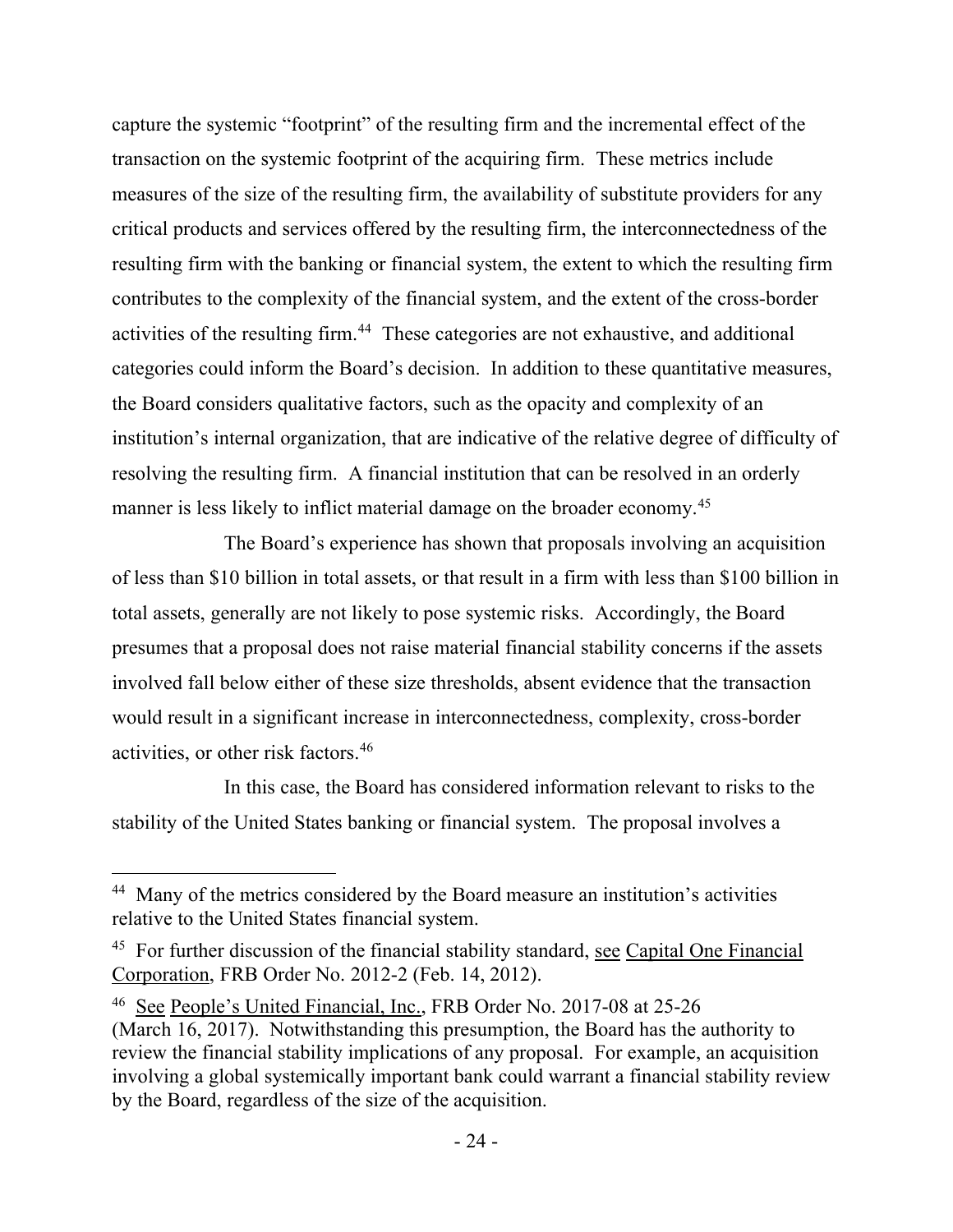pro forma organization of less than \$100 billion in total assets. Both the acquirer and the target are predominantly engaged in retail and commercial banking activities. [47](#page-24-0) The pro forma organization would not exhibit an organizational structure, complex interrelationships, or unique characteristics that would complicate resolution of the firm in the event of financial distress. In addition, the organization would not be a critical services provider or so interconnected with other firms or the markets that it would pose a significant risk to the financial system in the event of financial distress.

In light of all the facts and circumstances, this transaction would not appear to result in meaningfully greater or more concentrated risks to the stability of the United States banking or financial system. Based on these and all other facts of record, the Board determines that considerations relating to financial stability are consistent with approval.

# *Conclusion*

Based on the foregoing and all the facts of record, the Board determines that the application should be, and hereby is, approved.<sup>[48](#page-24-1)</sup> In reaching its conclusion, the

<span id="page-24-0"></span> $47$  Old National and First Midwest offer a range of retail and commercial banking products and services. Old National has, and as a result of the proposal would continue to have, a small market share in these products and services on a nationwide basis.

<span id="page-24-1"></span><sup>&</sup>lt;sup>48</sup> Two commenters requested that the Board hold public hearings on the proposal. Under section 3(b) of the BHC Act, the Board must hold a public hearing on a proposal if the appropriate supervisory authorities for the acquiring bank or the bank to be acquired make a timely written recommendation of disapproval of the proposal. 12 U.S.C. § 1842(b). See also 12 CFR 225.16(e). The Board has not received such a recommendation from the appropriate supervisory authorities. Under its rules, the Board, in its discretion, may hold a public meeting if appropriate to allow interested persons an opportunity to provide relevant testimony when written comments would not adequately present their views. The Board has considered the commenters' request in light of all the facts of record. In the Board's view, the commenters have had ample opportunity to submit comments on the proposal and, in fact, submitted written comments that the Board has considered in acting on the proposal. The commenters' requests do not identify disputed issues of fact that are material to the Board's decision and would be clarified by a public hearing. In addition, the requests do not demonstrate why written